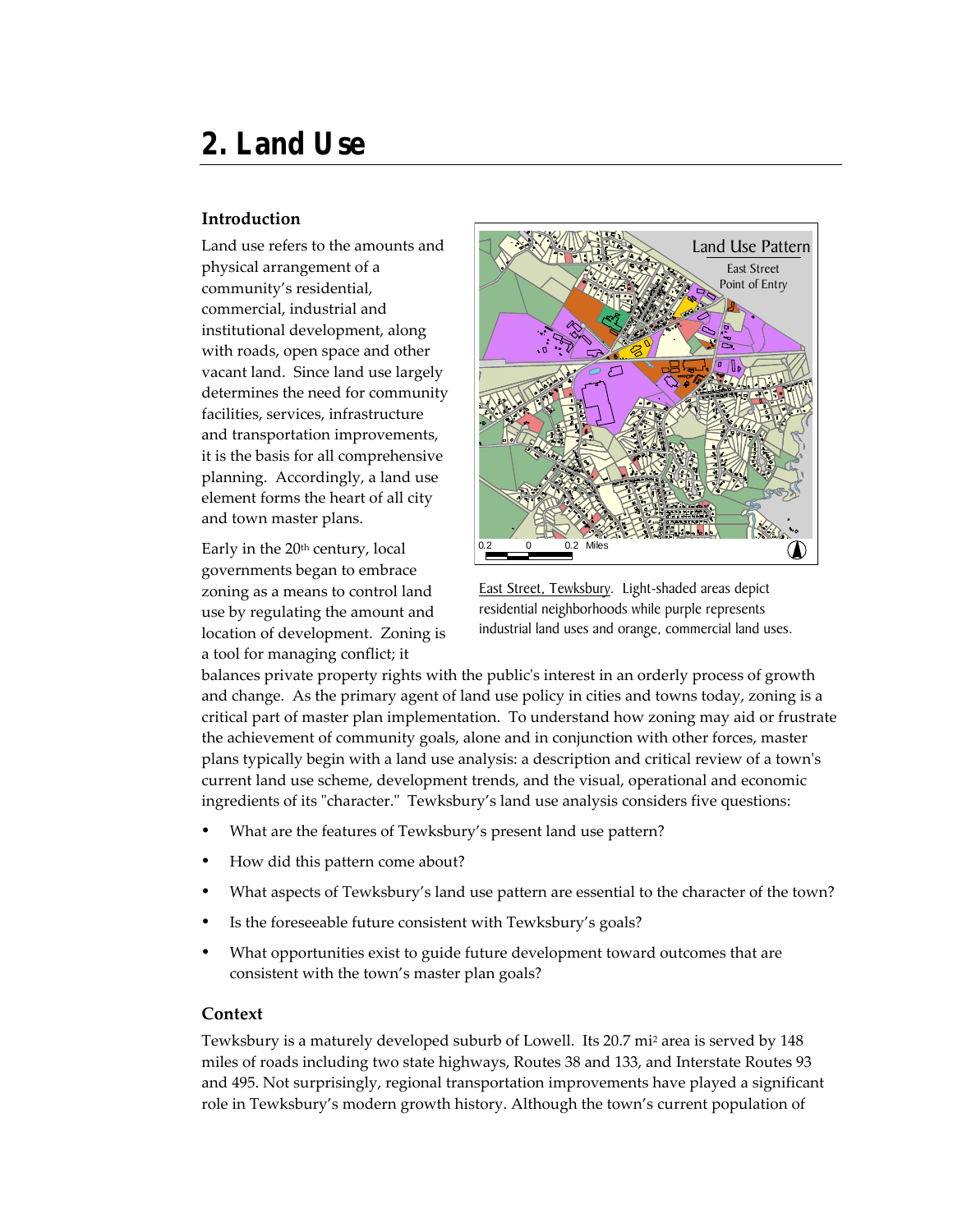28,851 represents a modest 5.8% increase over the past ten years, Tewksbury was transformed by two decades of very high rates of growth after World War II. Between 1950- 1970, the number of people living in Tewksbury increased by 155%, not unlike the experience of many communities north and west of Boston.<sup>1</sup>

The land use pattern in Tewksbury today (Map 1) reflects the profound changes associated with postwar development, not only in the amount of growth that occurred at mid-century but also in its distinguishable character. However, Tewksbury is a mosaic of development traditions, many of which pre-date zoning or came about as a result of superseding state and federal policies. Local regulation has shaped Tewksbury's development since voters approved the first zoning bylaw, but new growth has occurred against the backdrop of older, established areas that differ in form, density and appearance. Though the imprint of zoning is evident throughout Tewksbury, the town retains historically significant features such as Tewksbury State Hospital, a large compound of open space and institutional facilities bounded by East, Livingston and Chandler Streets. The record of the master plan visioning forums is replete with testimony about the importance of Tewksbury's natural and historic resources. Resident perceptions are borne out by the following land use review.

# **Existing Conditions**

# Land Use Pattern

-

Tewksbury's land use pattern has changed considerably since the last master plan was completed in 1973. At the beginning of the 1970s, Tewksbury had 1.47 acres of forest for every acre of residential development, or approximately one-fourth of an acre of forest per person. Though farming had long since declined as a component of the local economy, Tewksbury retained nearly 1,000 acres of agricultural land 30 years ago: .26 acres for every acre used by housing. Today, forests constitute less than .80 acres per acre of residential development and .15 acres per capita while the ratio of agricultural to residential land has dropped to a mere .09 acres. Commercial and industrial land uses occupied only 3.2% of the town in 1971, but in the ensuing decades, the amount of land devoted to business and industry would double.<sup>2</sup>

Among the most striking changes in Tewksbury's late 20<sup>th</sup>-century development pattern is the increase in land used for apartments. Though its residential base traditionally included a mix of single-family, two-family and multi-family homes, Tewksbury had almost no garden apartments in the early 1970s. Indeed, the Comprehensive Plan (1973) reports only one apartment complex: 60 units of elderly housing on six acres of land.<sup>3</sup> By last year, however, about 725 rental units in large apartment buildings covered 61 acres of land. Moreover, all of today's 1,606 condominium units post-date the first master plan, accounting

<sup>1</sup> Statistics derived from Massachusetts Institute of Social and Economic Research (MISER), "Actual and Estimated Population Counts for Massachusetts, Counties and Municipalities, 1930-1998," [pop30-90currest.xls] 30 June 1999, and Census 2000, Summary File 1, Geographic Comparison Tables.

<sup>2</sup> MassGIS, Vector Data Library, "lu295ph.dbf," (2001).

<sup>&</sup>lt;sup>3</sup> Nash-Vigier, <u>Comprehensive Plan: Tewksbury, Massachusetts</u> (1973), 20.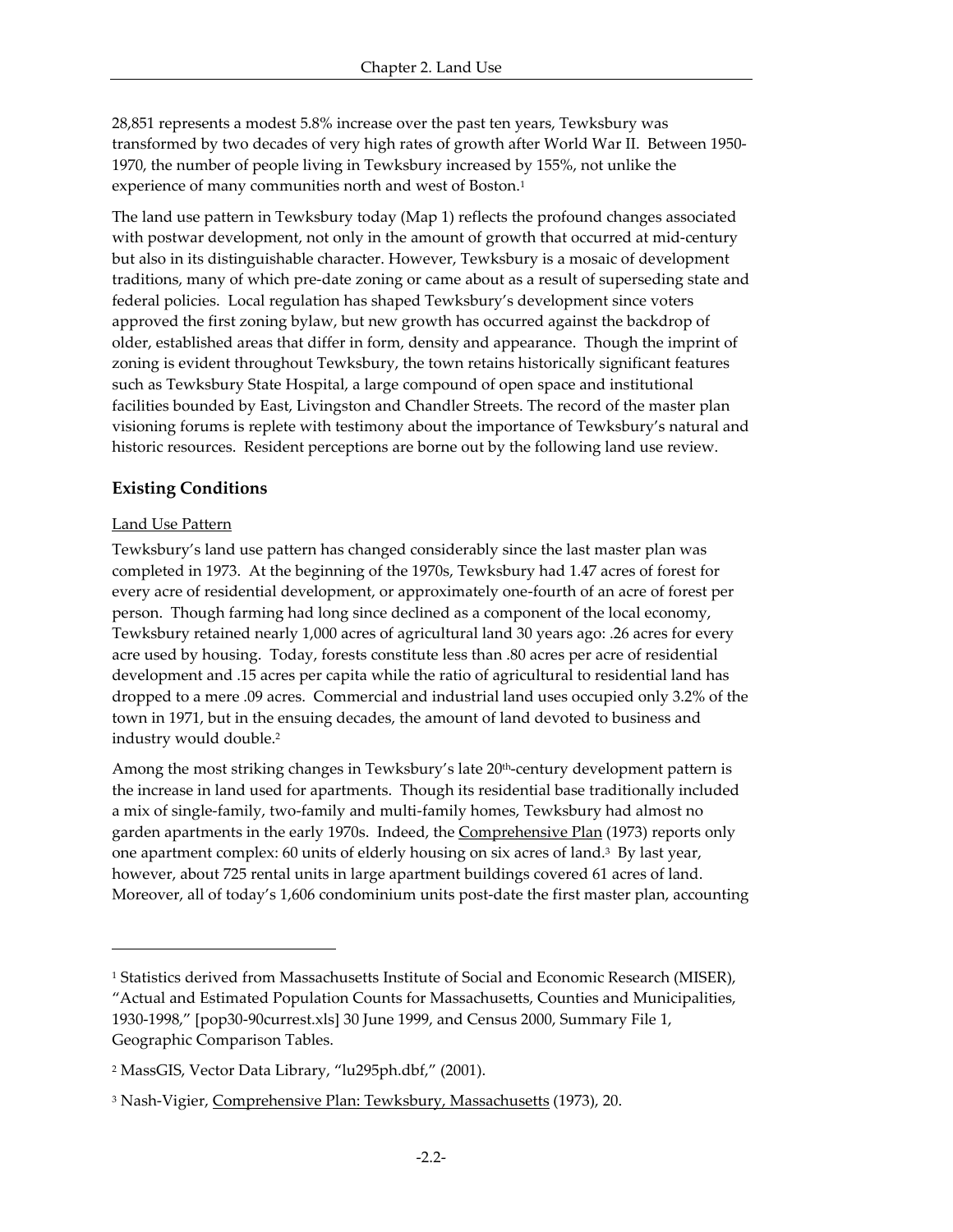for some 267 acres of recent residential growth.<sup>4</sup> Table 1 summarizes major land use changes in Tewksbury since 1971.

#### Significant Natural Features

Open water, wetlands and streams constitute about 22.5% of the town's total area<sup>5</sup> and they have played a major role in Tewksbury's development. Two rivers – the Merrimack and Concord – define portions of the boundary between Tewksbury and neighboring communities to the north and southwest while the Shawsheen River and its tributaries form an important natural resource area in the central and eastern sections of town. Among Tewksbury's unique features is the convergence of four watershed basins within its borders, i.e., the Merrimack, Concord, Shawsheen and Ipswich River basins. Though most of Tewksbury is drained by the Shawsheen River, about one-fifth of the town drains northwesterly toward the Merrimack River. The town's southwest corner drains to the Concord River and a small portion of South Tewksbury, bounded roughly by South Street and Salem Road, drains to tributaries of the Ipswich River in neighboring Wilmington.<sup>6</sup>

|                                                                        | Acres    |         |         | 1971-1999  |
|------------------------------------------------------------------------|----------|---------|---------|------------|
| Description                                                            | 1971     | 1985    | 1999    | Chg.       |
| Agricultural Land                                                      | 946.6    | 806.6   | 477.3   | $-469.3$   |
| Forest                                                                 | 5,438.4  | 4,669.0 | 4,275.4 | $-1,163.0$ |
| Wetlands & Water Resources                                             | 930.9    | 930.9   | 933.7   | 2.9        |
| Multi-Family Housing                                                   | 6.7      | 112.0   | 246.8   | 240.2      |
| Higher-Density Residential                                             | 653.9    | 653.9   | 687.5   | 33.6       |
| Moderate/Low-Density Residential                                       | 3,028.5  | 3,725.5 | 4,380.5 | 1,351.9    |
| Commercial                                                             | 224.1    | 301.2   | 349.7   | 125.6      |
| Industrial                                                             | 204.7    | 385.3   | 535.3   | 330.7      |
| Transportation                                                         | 238.1    | 239.9   | 198.2   | $-39.8$    |
| Open Space, Parks, Institutional Uses                                  | 589.5    | 717.3   | 565.8   | $-23.7$    |
| Other Open Land                                                        | 1,073.8  | 830.0   | 810.6   | $-263.1$   |
| Miscellaneous                                                          | 191.0    | 154.4   | 65.1    | $-125.9$   |
| Total Area                                                             | 13,526.0 |         |         |            |
| Course MassCIC Crate Vastor Data Library (1:205nh dhf) (undertad 2001) |          |         |         |            |

#### **Table 1: Land Use Change, 1971-1999**

Source: MassGIS, State Vector Data Library, "lu295ph.dbf" (updated 2001).

Wetlands and water resources have influenced both the location of Tewksbury's roadways and the types and intensity of land use found throughout the community. For example, the southeast-northwest orientation of Livingston Street nearly parallels Strong Water Brook

1

<sup>4</sup> Tewksbury Assessor's Office, FY02 Parcel Database, in EXCEL format [rptListbyMLU.xls], (17 October 2002).

<sup>5</sup> NMCOG,"wet5k295.shp."

<sup>6</sup> MassGIS, Vector Data Library, "watshd.shp" (1998).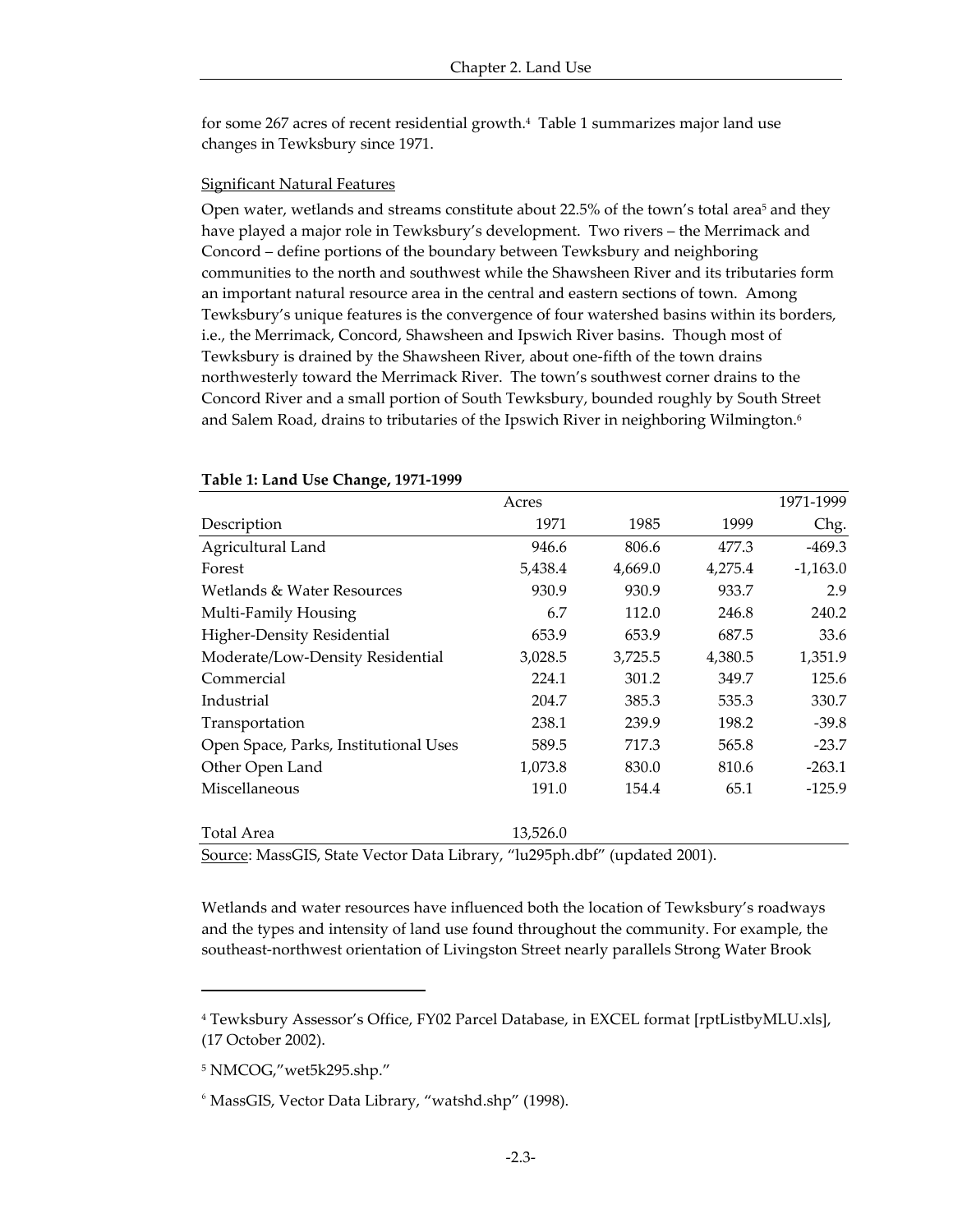from Ames Pond to the Shawsheen River just as Pleasant and Chandler Streets follow Meadow Brook in central Tewksbury. Similarly, Shawsheen and South Streets track the Shawsheen River from Andover south to Billerica and Wilmington. The town's largest contiguous wetland system, the Great Swamp, accounts for vast areas of undeveloped land between North Street, Main Street (Route 38) and I-495. Trull Brook between the Merrimack River and the Great Swamp is a limiting factor in the number of east-west roads across northwest Tewksbury.

The eastern and central sections of town consist of low-lying areas and fairly level terrain, while modest elevations are evident to the southwest and in North Tewksbury. Elevations across Tewksbury range from 85 to 150 feet and peak at Ames Hill, or 365 feet.<sup>7</sup> About 12% of the town is located in flood hazard and floodplain areas associated with the Merrimack, Shawsheen and Concord Rivers.<sup>8</sup>

### Roadways

Local roads convey a great deal about Tewksbury's evolution from an agricultural outpost of Lowell to a modern suburb. According to data maintained by the Massachusetts Highway Department (MassHighway), Tewksbury is crossed by nearly seven miles of the interstate highway system, mainly I-495, which provides two direct access points into the town: one at Andover Street in North Tewksbury and the second at Route 38. The town has indirect access to I-93 through Andover and Wilmington. Both highways had an indelible impact on Tewksbury's development during the last half of the 20<sup>th</sup> century, though the completion of I-495 is noticeably obvious in the amount of land that converted from forest and farms to house lots in the central and west sections of town after the mid-1960s.

In addition to interstate highway access, Tewksbury is served by State Routes 38 and 133. Route 38, known locally as Main Street, runs in a northwest-southeast direction across the entire length of town, roughly parallel to the old Boston and Maine Railroad leg that terminates at the Lowell/Tewksbury line near I-495. Tewksbury Center. Route 133 (Andover Street) crosses North Tewksbury between Andover and Lowell. State-numbered routes contribute nearly nine miles to Tewksbury's road network. The remaining roads are local, including 19 miles classified by MassHighway as collectors and 113 miles of minor streets – mainly the numerous small subdivision roads that were built after World War II, and a few rural through streets that collect and carry low volumes of local and non-local traffic. Table 2 provides basic data about Tewksbury's roadways.

The road network in Tewksbury has played a key role in both the timing and location of development and the scattered, somewhat disorganized pattern of growth throughout the town. Land in Tewksbury is made accessible by a simple frame of roadways that run across all or a significant portion of the community – Main Street, Livingston Street to North Street, East Street, Whipple Road and Andover Street – and older, established north-south roads including Shawsheen and Chandler Streets, the confluence of Kendall Road, North and Pleasant Streets, Pike and Marston Streets, and Trull Road.

<sup>7</sup> Comprehensive Plan, 22.

<sup>8</sup> Northern Middlesex Council of Governments (NMCOG), "firmq3~295.shp," supplied in connection with EOEA Build-Out Study, Tewksbury, Massachusetts (2001).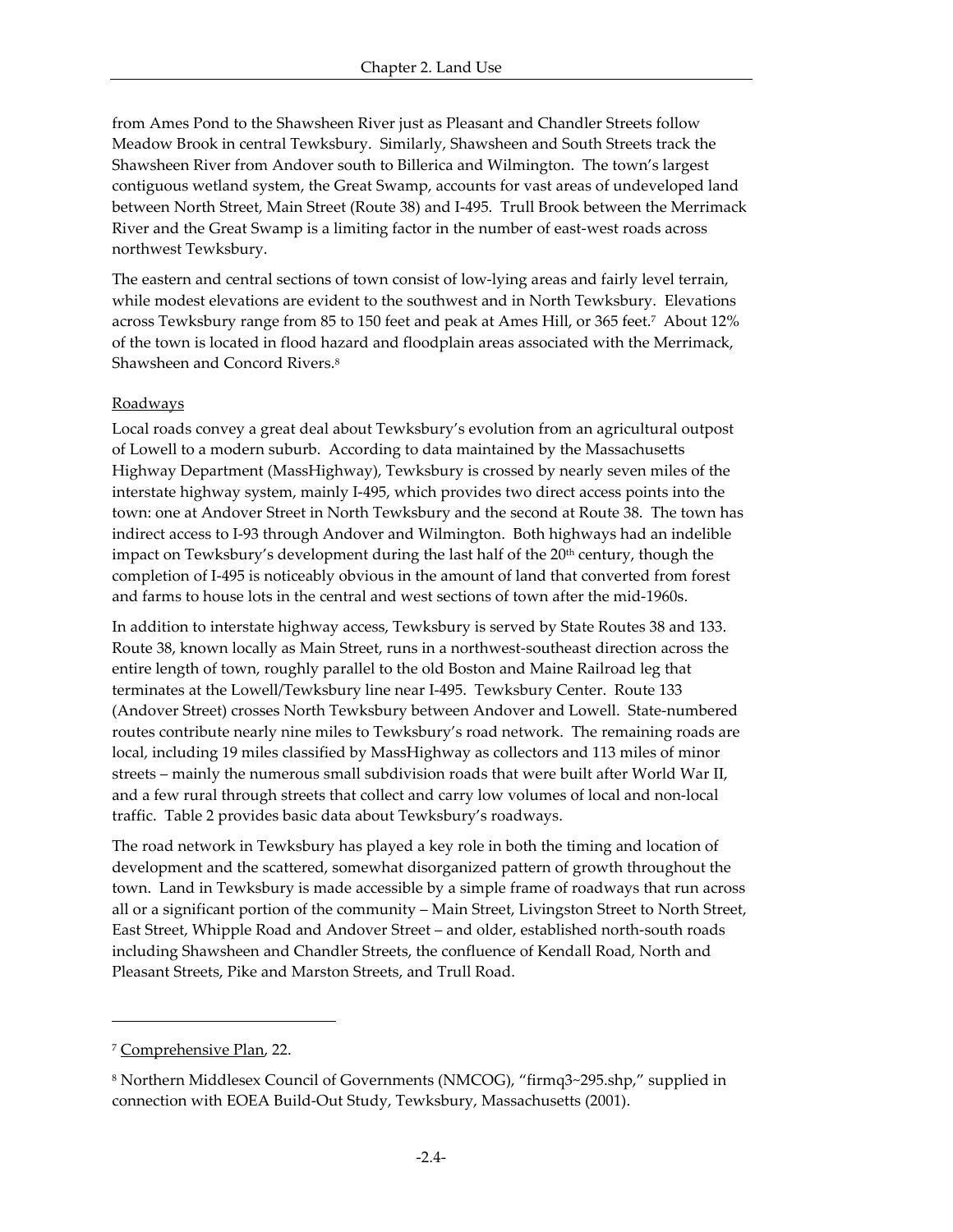| Table 2. Tewnsbury Roadways (Summary Statistics) |       |                                                      |  |  |
|--------------------------------------------------|-------|------------------------------------------------------|--|--|
| Class                                            |       | Miles Description                                    |  |  |
| Interstate                                       |       | 6.9 I-93 and I-495                                   |  |  |
| Minor arterial                                   |       | 10.2 State Routes 38 and 133                         |  |  |
| Other arterial/major collector                   |       | 18.3 Examples: North, East, Shawsheen, Pleasant      |  |  |
|                                                  |       | Streets; Whipple and River Roads                     |  |  |
| Minor collector                                  |       | 21.8 Examples: Livingston, Astle, Rogers Streets,    |  |  |
|                                                  |       | Kendall, Salem, Trull and Foster Roads               |  |  |
| Local                                            |       | 90.6 Subdivision access roads, rural through streets |  |  |
| Total                                            | 147.7 |                                                      |  |  |

**Table 2: Tewksbury Roadways (Summary Statistics)**

Source: MassHighway, via MassGIS State Vector Data Library (updated 2002).

Most of the residential growth that occurred in Tewksbury after the 1940s resulted in small streets that met the access needs of subdivisions but created very few connections between new and old neighborhoods. This trend persisted throughout the last half of the 20th century. When Tewksbury adopted zoning favorable to economic development, hoping to capitalize on its proximity to the interstate highways, the same internal roadway frame was pressed to provide access to both residential and industrial land. By the early 1970s, the resulting land use and traffic conflicts were so obvious that Tewksbury's 1973 *Comprehensive Plan* promoted the construction of a new industrial connector road across the northern end of town, from I-93 to I-495, in order to separate industrial activity and traffic from residential neighborhoods.<sup>9</sup> The connector road was never built, but the proposal anticipated many of the problems that Tewksbury contends with today as it tries to balance neighborhood concerns with the desire for a strong tax base.

### Residential Development

Tewksbury's land use pattern is dominated by residential development, including singlefamily homes on small to moderately sized house lots, two-family and multi-family uses, and several apartment complexes. Collectively, residential land uses occupy nearly 40% of the town's total area, or 5,315 acres, compared to 27.3% when the **Comprehensive Plan** was written. The 10,171 dwelling units in Tewksbury today represent a 30-year increase of 94.3%. Town-wide, the two most significant residential land use changes that have occurred since 1970 include a dramatic increase in the consumption of land for single-family home development and the introduction of large multi-family housing developments. These trends reflect Tewksbury's zoning and growth management policies. They also shed light on environmental and fiscal considerations that will be important to the new master plan and its implementation.

Most of Tewksbury's oldest extant homes are located in the northwest, west and central sections of town and they supply visual evidence of the town's historic development pattern. A number of 18th and early- to mid-19th century residences can be seen on River Road, Main, North and East Streets, Whipple Road and Rogers Street. Until the early 1940s, residential growth in Tewksbury occurred mainly along these and other established routes,

<sup>9</sup> Comprehensive Plan, 72-73.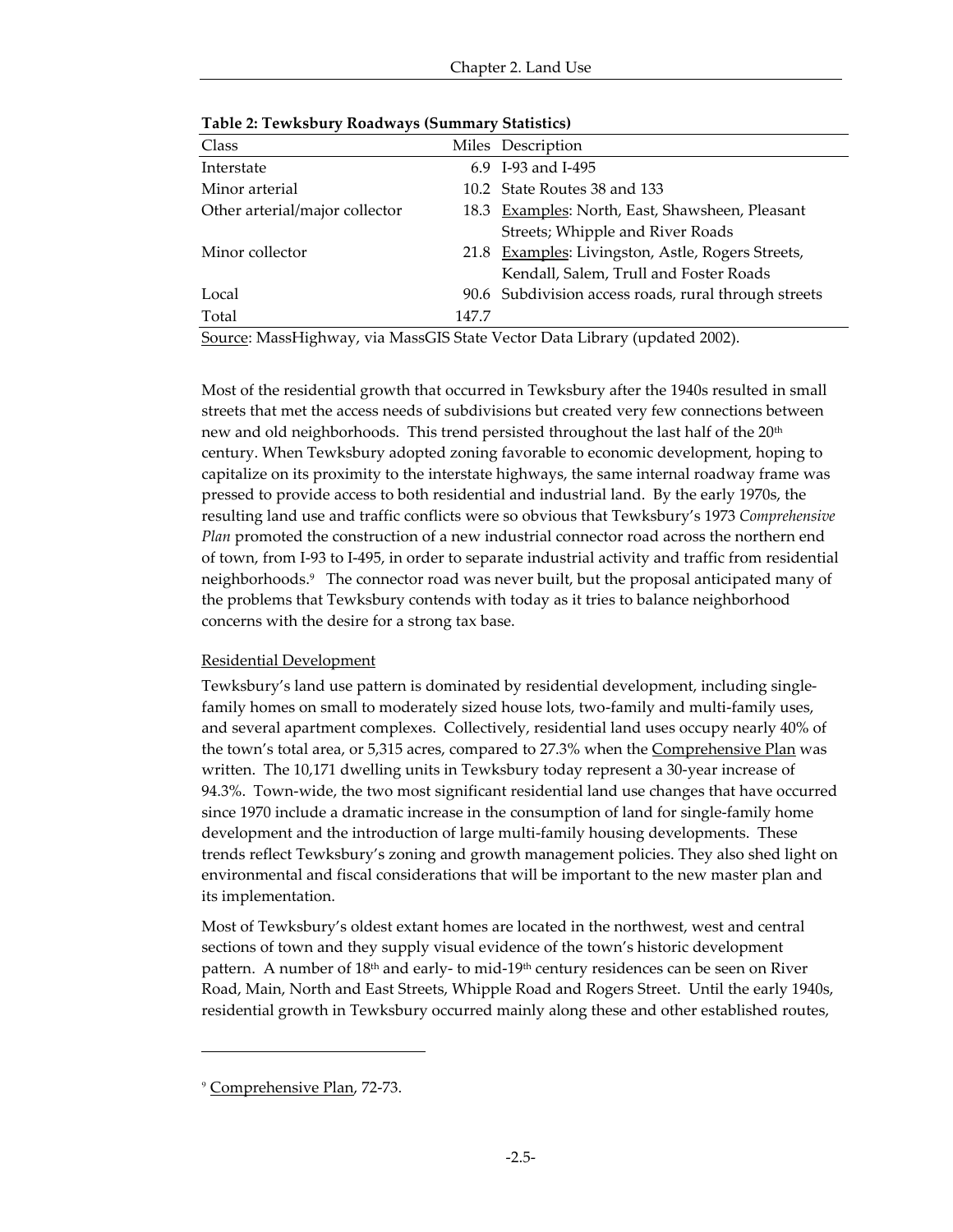including Marshall, Pleasant, Shawsheen and South Streets, and Trull Road and Fiske Street. The exception is a unique part of South Tewksbury between Main, South and Brown Streets and the Wilmington town line, where plats of very small house lots were laid out during the 1920s in the rectangular "grid" tradition of that era. Not surprisingly, this section of town has a very high percentage of homes that pre-date 1939. It also has chronic flooding problems, for much of the area is comprised of wetlands and floodplains.<sup>10</sup>

After World War II, Tewksbury entered its suburban phase of development – evident not only in the age of its housing stock but also its street pattern. Grids were replaced by scores of subdivisions with wider, curvilinear streets that opened former agricultural land to new neighborhoods throughout Tewksbury. Much like Newton Avenue, Sullivan Parkway, and Tanglewood Road, many of the early postwar subdivisions were fairly small and they began as a form of infill development in the older, established areas of town. During the 1950s, a considerable amount of housing development occurred along Chandler Street and Foster Road when the neighborhoods formed by Euclid, Grasshopper, Starbird, Kevin, Darby and Kent Streets were built.

By 1960, larger, outlying tracts of Tewksbury land had begun to give way to the same housing market pressures that drove population growth in many Middlesex County communities to a record-breaking high. The subdivisions on land adjacent to Kendall Road north of Livingston Street – Pennacook Road, Meredith Drive, William G Drive, and Cardigan Road – and several subdivisions in the vicinity of Whipple Road and Rogers Street attest to the rapid growth that occurred in Tewksbury throughout the 1960s until the mid-1970s, when the pace of single-family housing starts began to stabilize. The same subdivisions also mark the departure from small, looped neighborhood roads to cul-de-sac streets laid out on a 40-foot right of way and clearly, from small-lot to one-acre zoning.<sup>11</sup>

Since 1970, most of Tewksbury's new single-family homes have been built on 43,650 ft<sup>2</sup> lots, which explains the length of many modern subdivision streets, the outward movement of new growth, and the rate of increase in residential land use from .12 acres per person in 1970 to .19 acres per person in 2000. While important, these indicators of land use change belie the extent to which recent residential development has gradually transformed Tewksbury at the neighborhood level. Fig. 1 shows that each of Tewksbury's five federal census tracts absorbed varying amounts and types of housing growth during the late 20<sup>th</sup>-century. In statistical terms:<sup>12</sup>

ü 54% of the housing units in the western section of Tewksbury – Census Tract 3151 – were built between 1970-2000, which represents a considerable amount of new development. More significant, however, is the relationship between housing unit growth and residential land use. In Census Tract 3151, the total number of housing

<sup>&</sup>lt;sup>10</sup> Data obtained by geo-coding database from Tewksbury Assessor's Office, "rptListByMLU.xls" (June 2002).

 $11$  Ibid; also, road attributes derived from MassGIS Vector Data Library, "mrd102r1, 103r1, 112r1, 113r1.shp."

 $12$  Statistics derived from Census 2000 Demographic Tables 1, 4, for Middlesex County Census Tracts 3151, 3152, 3154.01, 3154.02, 3154.03, 3155; and attribute tables formed by clipping MassGIS "lusph.shp" to ESRI Geography Network "tgr2501700grp00.shp."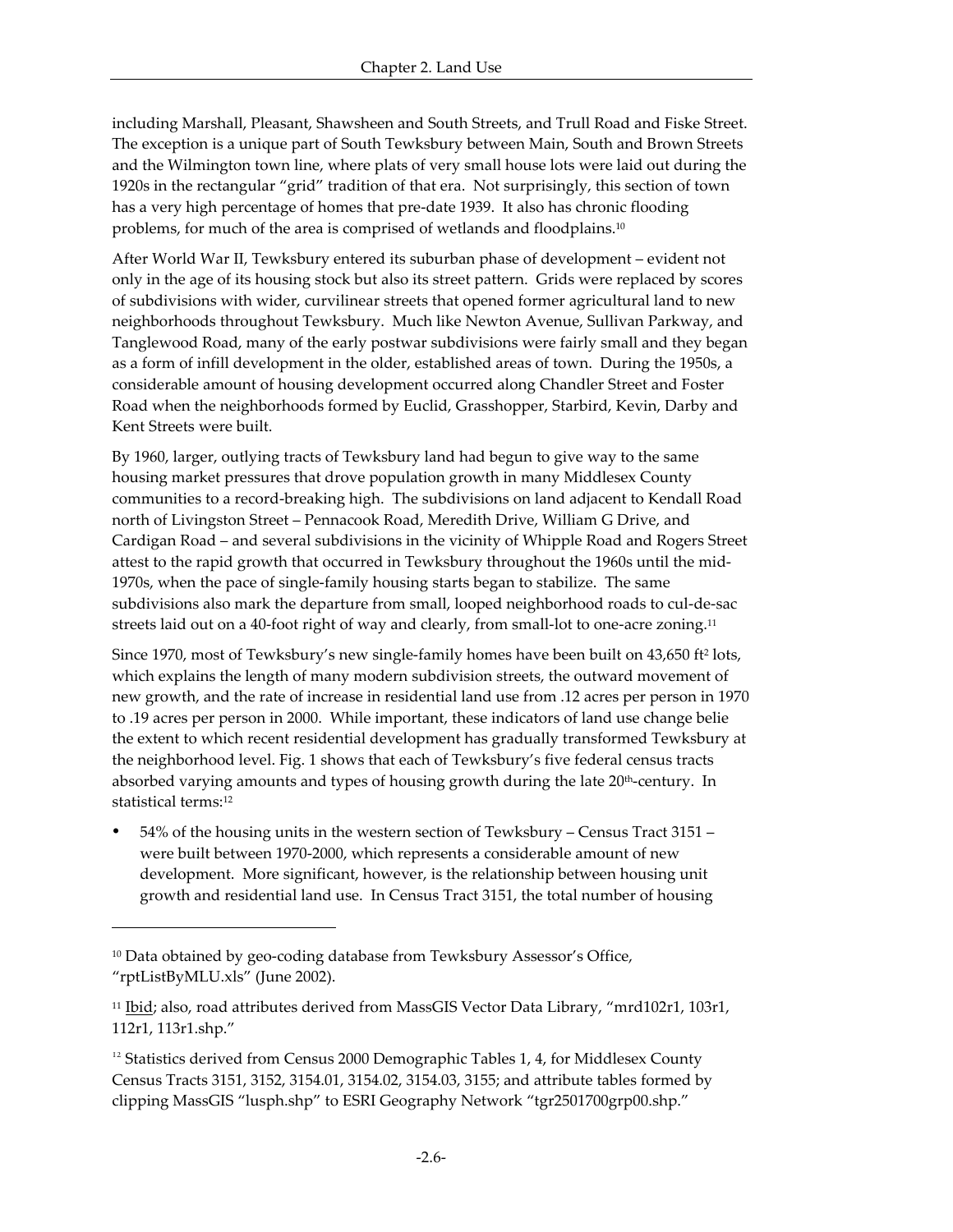units today is 1.81 times the number that existed in 1969, yet singlefamily home development covers 3.81 times the amount of land used for this purpose 30 years ago.

ü A different set of growth impacts can be seen in the area bounded by Main, Chandler and East Streets and the Shawsheen River, or Census Tract 3154.01. This section contains not only twice the amount of singlefamily development that existed in 1970, but also a substantial number of new apartments. In fact, 31% of Tewksbury's multi-family rental housing inventory is located in this part of town, which consists of 9% of the town's total land area. Proportionally, Census Tract 3154.01



has lost more of its 1970-level forest cover than any other section of Tewksbury.

- ü Census Tract 3152, which covers all of central Tewksbury, has the highest percentage of homes built since 1970 – 61%. It also contains 62% of Tewksbury's multi-family housing inventory and with the exception of the elderly housing development on Carnation Drive, all of these units were built after 1970.
- The lowest incidence of new-home construction occurred in Census Tract 3155, which extends south of Main Street and east of Pleasant Street to the boundaries of Billerica and Wilmington. Here, only 32% of the housing units were built after 1970, yet even though the number of new homes in this part of town is relatively small, single-family development occupies 3.46 times more land today than 30 years ago.

#### Commercial & Industrial Development

Commercial and industrial land uses have more than doubled in Tewksbury since 1970. Today, Tewksbury has 2.62 times the amount of industrial development that existed 30 years ago,

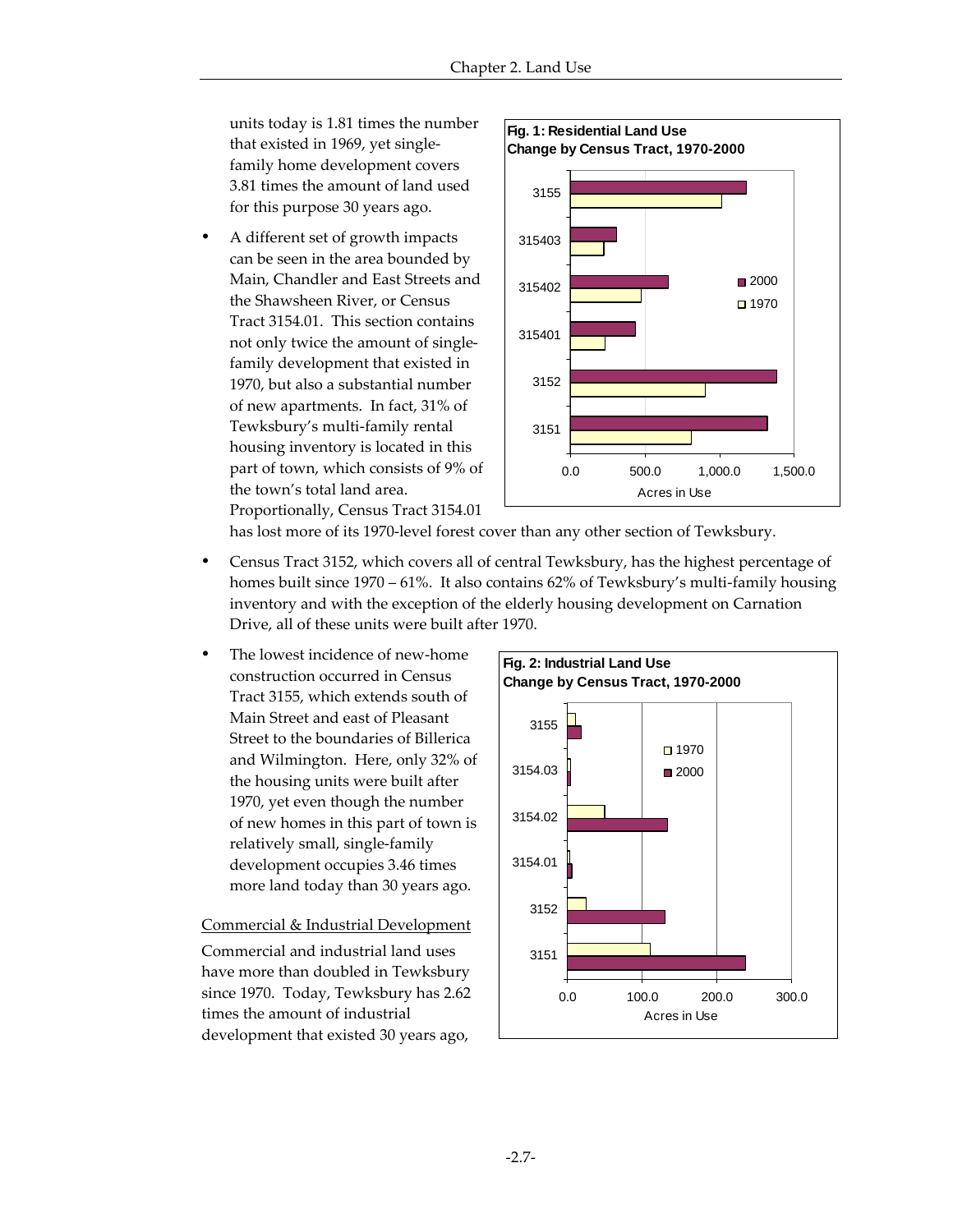and the rate of industrial growth has far surpassed the rate of commercial growth.13 New industries have located in the north and western sections of town where land zoned for heavy industry is accessible from I-495 and along East Street, not far from the Andover town line. Figs. 2-3 help to explain resident complaints about the intrusion of industrial activity on their neighborhoods, for the same areas that have absorbed large amounts of industrial development since 1970 have also absorbed many new homes. Longtime residents in these locations have seen sweeping changes in the character of their neighborhoods.



Except for a small, 8-acre area at the junction of River Road and Andover

Streets, all of Tewksbury's commercially zoned land lies in a classic strip formation along Main Street, or State Route 38. Thirty years ago, commercial land uses were concentrated in three segments of Main Street: the westernmost end by I-495, the town center area around Pleasant Street, and in pockets between Salem Road and Livingston Street. Over time, commercial development has "filled in" and intensified in these areas, notably near I-495, and expanded to previously vacant land elsewhere on Route 38.

# Open Space

-

Tewksbury appears to have a limited and largely fragmented inventory of open space. State and local data sources indicate that about 15-17% of Tewksbury's land area qualifies as "open space," meaning lands with conservation, recreation or scenic value, owned by the town, other jurisdictions, private organizations or individuals. The town's open space jewel, Tewksbury State Hospital, has character-defining importance to the entire community. It includes more than 700 acres of state-owned property with historic buildings, landscaped grounds, open fields and woodlands in the vicinity of East Street-Livingston Street.

The town does not have a current, verifiable inventory of open space or lands of conservation interest, which makes an analysis of needs, risks and opportunities very difficult. To the extent that state and local records agree, it is clear that between 450-500 acres of land are devoted to active recreation facilities such as Trull Brook Golf Course, several playgrounds and sports fields on school property, and the Livingston Street Recreation Area, a popular community recreation facility near Tewksbury State Hospital. Pockets of open space exist around or behind cluster subdivisions, and public water supply sites contribute open space value to the neighborhoods in which they are located. Tewksbury recently sold an abandoned well site for new development, however.

<sup>13</sup> MassGIS, "lusph295.dbf" (2001).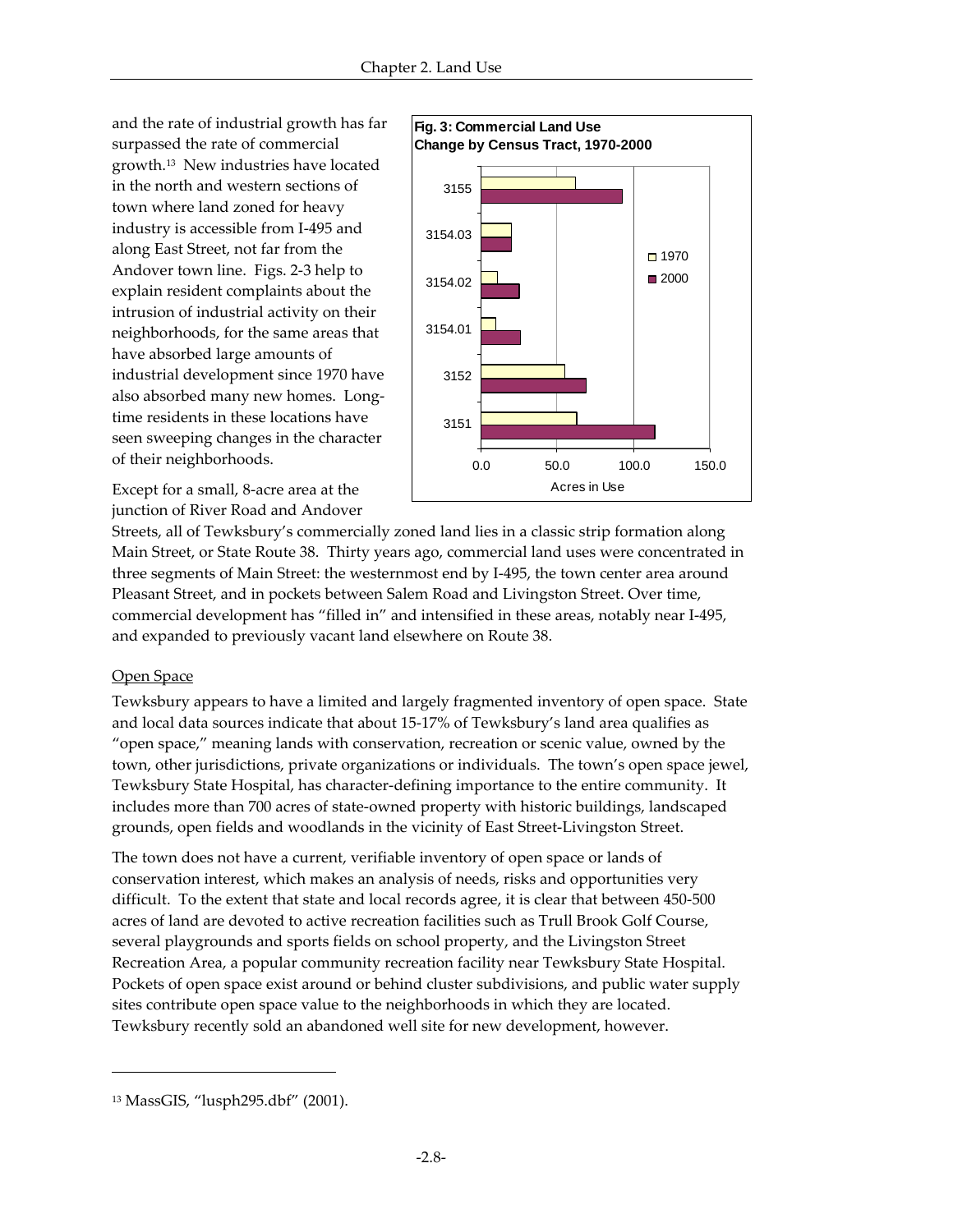The federal census tract that contains most of Tewksbury State Hospital (Census Tract 3541.01) has the highest open space percentage of all five tracts in Tewksbury. The same census tract is also Tewksbury's second most densely populated area and it has the lowest median household income.14 Together, the census tracts that make up the eastern half of Tewksbury contain 44% of the town's land area, 56% of its population and about 60% of its open space. Providing adequate, secure open space that benefits everyone in Tewksbury will remain an important issue for the community. Natural features such as the Great Swamp create a rural, open feel in some parts of west Tewksbury, but these features are not permanently protected and under the town's current zoning bylaw, they have strikingly little regulatory protection.<sup>15</sup>

#### **Land Use & Zoning**

Tewksbury regulates development through zoning, subdivision control, board of health regulations for the design and construction of wastewater disposal facilities, and a nonzoning wetlands bylaw administered by the Conservation Commission. Zoning is the most important of these regulatory tools. The Zoning Bylaw's policies and manner of administration have influenced development in Tewksbury for four decades and will have a major impact on the quality, appearance and character of both future development and the redevelopment of established areas. In mature suburbs like Tewksbury, a zoning bylaw's capacity to steer redevelopment is as important as its capacity to guide the development of vacant land. Nowhere is this more obvious in Tewksbury than the Route 38 corridor and land in the town's industrial district.

The Tewksbury Zoning Bylaw includes 11 conventional use districts, as shown in Table 3, and three overlay districts.16 (Map 2.) Two of the overlay districts serve environmental protection purposes – development in floodplains or within the "Zone II" of a public water supply – and the third regulates arts, crafts and cottage industries in residential neighborhoods along Shawsheen, East and South Streets and Whipple and Salem Roads.

#### Residential Development

-

Approximately 69% of all land in Tewksbury is in the R-40 District, meaning land zoned for detached single-family homes on one-acre lots. Allowed uses in the R-40 District are limited to single-family residences and accessory uses including home occupations and "family suites," or in-law apartments. Qualifying parcels of 12 or more acres in the R-40 District may be developed as conventional subdivisions by right or cluster subdivisions by special permit from the Planning Board. The Zoning Bylaw restricts cluster subdivisions to the same number of lots that can be developed as of right and also sets a number of special design standards. For example, the minimum lot size in a cluster development is 20,000 ft<sup>2</sup> and each lot must contain at least 75% upland, but the lot shape and perimeter requirements for lots in a standard subdivision do not apply to lots in a cluster development. Frontage and front yard setbacks are reduced, but lots in a cluster subdivision have to meet all of the

<sup>14</sup> Analysis excludes institutionalized population living at Tewksbury State Hospital.

<sup>15</sup> See also, Chapter 4: Open Space and Recreation.

<sup>&</sup>lt;sup>16</sup> The Zoning Bylaw also recognizes a Residence-80 District, i.e., a minimum lot size of 80,000 ft<sup>2</sup> , but the town has not rezoned any land to R-80.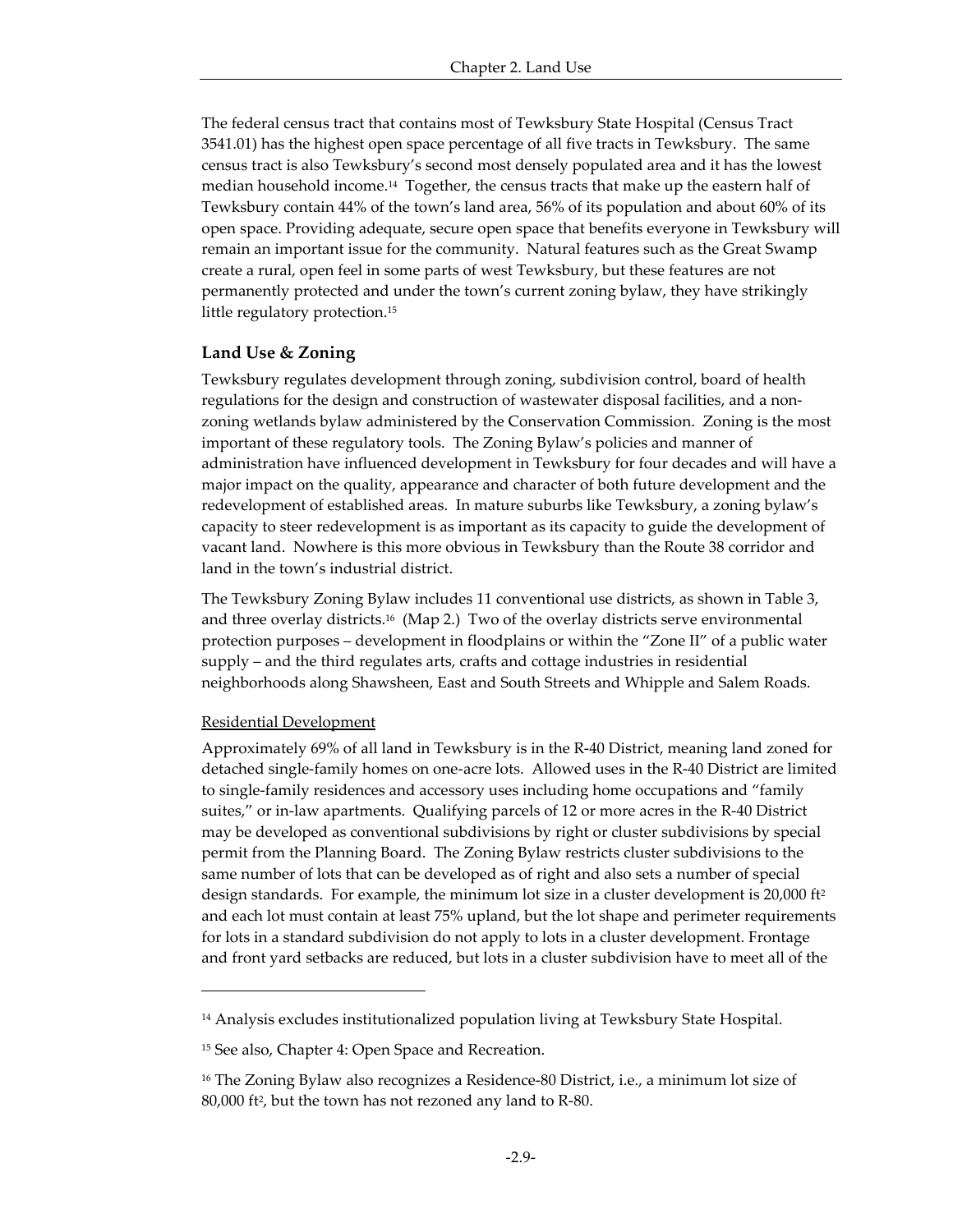other dimensional requirements for development in the R-40 District. Land not subdivided – that is, land reserved as open space – must consist of at least 30% upland, and the open space must be deeded to town, a non-profit corporation or the development's homeowners, subject to a conservation restriction. Tewksbury strives for at least 50% of the open space in a cluster development to be protected and uses performance criteria to determine the actual amount of open space in each project, presumably to accommodate a range of site conditions.

| <b>Zoning District</b>  | Acres   | % Town Area |
|-------------------------|---------|-------------|
| Commercial              | 480.3   | 3.55%       |
| Community Development   | 67.8    | $0.50\%$    |
| Farming                 | 700.0   | 5.18%       |
| Heavy Industry          | 2,155.6 | 15.94%      |
| <b>Limited Business</b> | 5.3     | $0.04\%$    |
| Municipal               | 205.6   | $1.52\%$    |
| Multi-Family            | 318.5   | 2.35%       |
| Multi-Family55          | 70.3    | $0.52\%$    |
| Park                    | 103.4   | $0.76\%$    |
| Residential             | 9,392.2 | 69.44%      |
| Transitional            | 26.5    | 0.20%       |
| Source: NMCOG (2002).   |         |             |

Tewksbury provides for a range of housing options in three zoning districts: Multi-Family (MFD), Multi-Family 55 (MFD-55) and Community Development (CDD). Multi-family housing is allowed by special permit in the MFD and MFD-55 Districts. They differ in two important ways: the MFD-55 District limits multi-family occupancy to householders over 55 and also allows for larger (150-unit) developments. Significantly, age-restricted multi-family housing is allowed in both the MFD-55 District and the Commercial (C) District. The regulations that apply to development in the MFD and MFD-55 Districts limit density to a maximum of six units per acre, unit size to two bedrooms, lot coverage for all buildings to a maximum of 30% of the site, and building height to three stories and 45 feet unless waived by the Planning Board. While MFD developments must meet a minimum lot size requirement of four acres, MFD-55 developments are subject to a 12-acre minimum. In both zones, developments must provide open space and recreation areas, along with a considerable amount of parking: two spaces per unit, and additional parking spaces for guests and common areas such as tennis courts and swimming pools. MFD District regulations also limit individual developments to a maximum of 100 units.

In the CD District, "community development" use means independent living and assisted living units and adult day care facilities, together with accessory retail and restaurant uses. Community development projects are allowed as of right subject to site plan approval by special permit. As a use distinct from age-restricted multi-family housing, a community development project may contain independent living units but it must contain assisted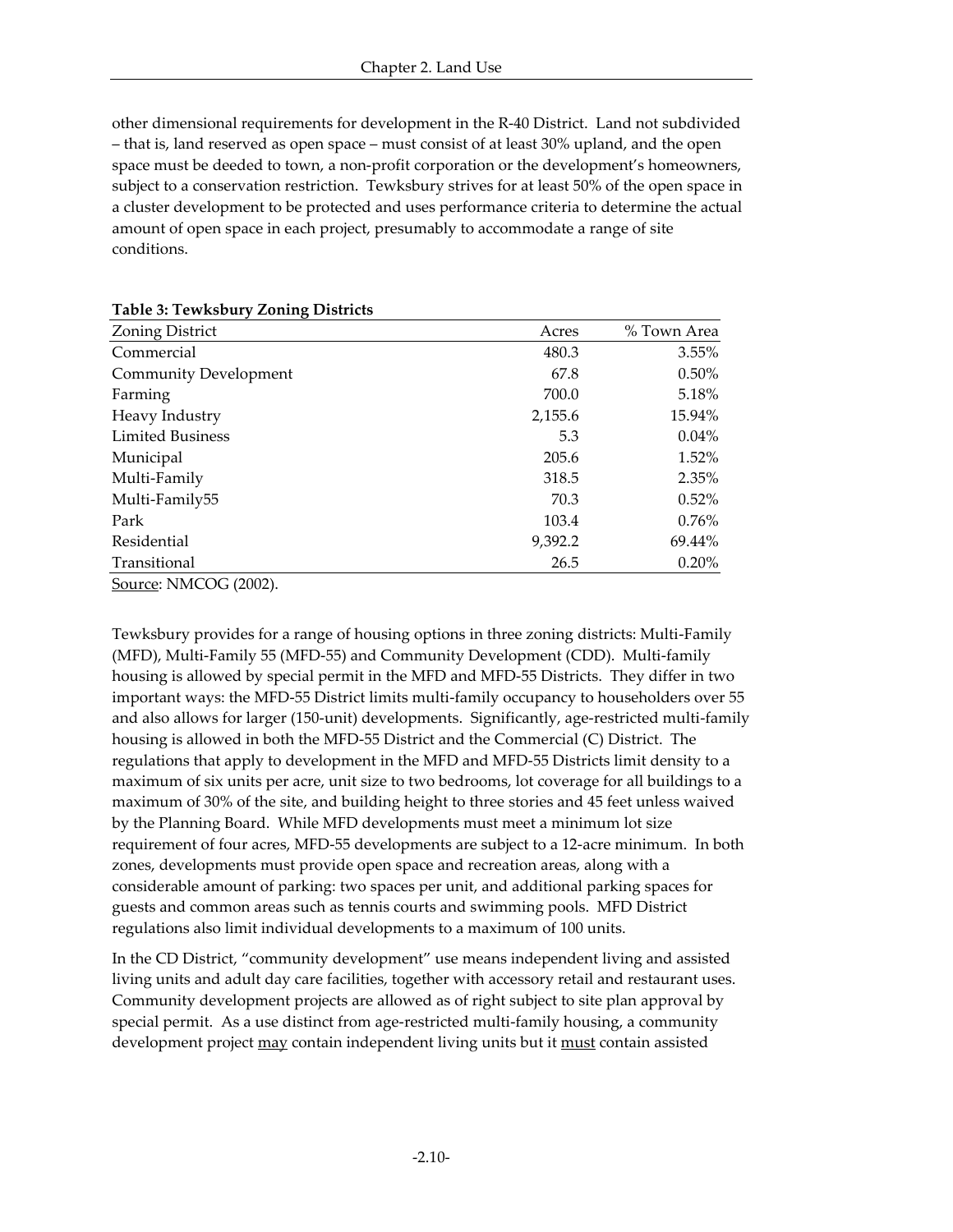living units.<sup>17</sup> The dimensional requirements for community development projects are similar to those for MFD-55 development: a 12-acre minimum lot size, a maximum density of six units per acre, a limit of two bedrooms per unit, and a maximum lot coverage of 30%. Unlike the MFD/MFD-55 Districts, which require a minimum open space set-aside of 60%, the CD District calls for 25% open space. Like the MFD/MFD-55 Districts, however, the CD District specifies a generous parking supply, including two spaces per independent living unit.

In October 2002, Tewksbury adopted an affordable housing bylaw that requires developments in the MFD and MFD-55 zones to include affordable housing units. Under the new bylaw, 15% of all units in a multi-family development will have to be deedrestricted affordable housing units that qualify for listing in the Chapter 40B Subsidized Housing Inventory. The regulations apply only to development in the MFD and MFD-55 Districts, i.e., not to conventional or cluster subdivisions of single-family homes in the R-40 District or to age-restricted developments in the CD District. At present, Tewksbury's Chapter 40B inventory consists of 410 units or 4.05% of the town's year-round housing stock.

#### Commercial & Industrial Development

-

Tewksbury encourages business and industrial development in four zones: Commercial (C), Limited Business (LI), Heavy Industrial (HI) and Transitional (TR). These zoning districts differ significantly in their purposes, goals and requirements, their impacts on the town – both positive and negative – and their implications for Tewksbury's fiscal future. Nonresidential development in all zoning districts is subject to a site plan special permit from the Planning Board, and when uses allowed by right exceed certain size thresholds, they convert to special permitted uses.

The C District is a commercial strip that runs the entire length of Route 38 except for a small pocket of TR District land near the Main Street/Livingston Street intersection.18 Tewksbury divides jurisdiction over development in the C District between the Planning Board, the Zoning Board of Appeals (ZBA) and the Board of Selectmen. The C District allows several uses by right, including traditional categories such as retail trade, restaurants, bed-andbreakfast facilities and personal service establishments. Other uses require a special permit from the Planning Board, such as hotels, animal clinics, fast-food restaurants, commercial recreation and municipal facilities. The ZBA has authority over special permits for membership clubs, garaging commercial vehicles, car wash and auto storage businesses, while the Board of Selectmen acts as special permit granting authority for "itinerant roadside vending," i.e., temporary sale of goods on a lot or a vehicle parked on a lot. All business projects require site plan approval by special permit from the Planning Board regardless of whether the use is permitted by right or by special permit.

The TR and LB Districts appear to have been created to address particularized needs because each district exists in only one location. The TR District occupies a 26-acre area on both sides of Route 38. Its present land uses include two subdivisions of 1950s vintage, Hinckley Road and Tanglewood Avenue, a small pocket of open land, and about nine acres

<sup>&</sup>lt;sup>17</sup> At least 35% of a CDD project's development capacity must be reserved for assisted living use.

<sup>18</sup> The C District also includes a 7.8-acre area in northwest Tewksbury.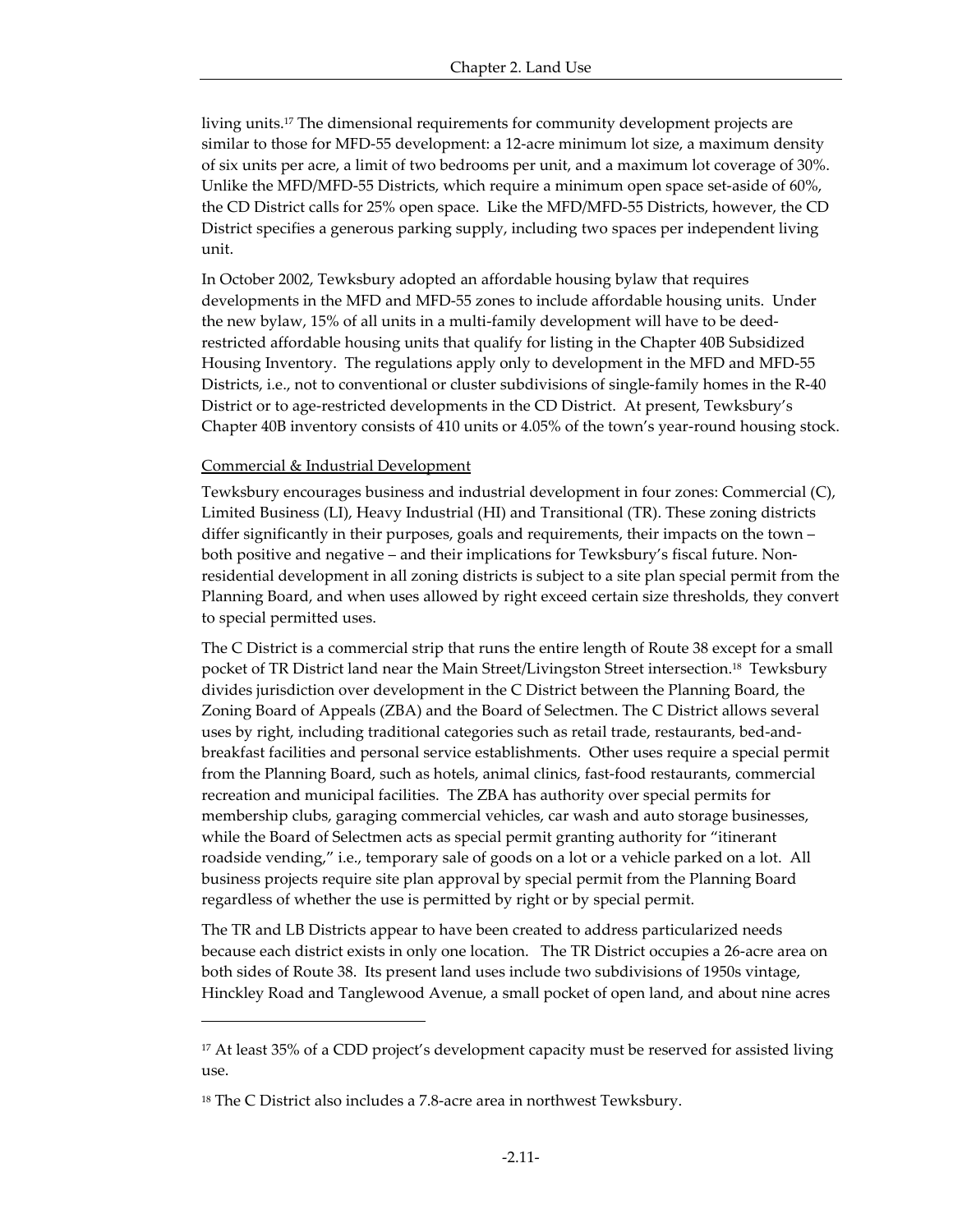of commercial development. Tewksbury limits the uses allowed by right in the TR District to single-family homes, a bed-and breakfast, professional offices, childcare facilities in an existing structure, and accessory uses. The ZBA may grant a special permit for personal service establishments and garaging of commercial vehicles while the Planning Board has jurisdiction over special permits for retail sales, restaurants and fast-food outlets. Use regulations for the LB District, located at the corner of Shawsheen Street, Foster Road and Beech Street, differ somewhat from those for the TR District. The Zoning Bylaw allows single-family homes by right in the LB District but prohibits traditional commercial uses such as bed-and-breakfast facilities, restaurants and some retail trade, yet the garaging of light commercial vehicles is allowed as of right. Commercial land uses presently occupy 2.4 of the T District's 5-acre area.

The HI District is the second largest zone in Tewksbury. One section of the HI District runs along a portion of East Street from the Andover town line, extends to Pinnacle Road and crosses Livingston Street. A second, more substantial section begins in North Tewksbury and follows both sides of I-495 to the Great Swamp, all of which is included in the HI District. A third section covers the area adjacent to the Route 38/I-495 interchange, and a fourth lies in the southwestern corner of town adjacent to Billerica. The amount of developed industrial land in Tewksbury is only 25% of the entire HI zone, but the prevalence of wetlands reduces the district's overall development potential.

Tewksbury permits a range of industrial development by right – such as R&D facilities and machine shops – and allows other industrial uses by special permit from the Planning Board: manufacturing, fabrication plants, warehouse facilities and freight terminals. All uses are subject to site plan approval by special permit from the Planning Board, and allowed uses that exceed certain size thresholds are *also* subject to a use special permit.

Development in the HI District requires a site of at least one acre and setbacks of 50 feet in front and 50 feet along the side and rear lot lines, unless the parcel abuts a residential zone, in which case the side and rear setbacks increase to 100 feet. The Zoning Bylaw specifies a variety of landscaping, buffering, lighting, signage and internal circulation requirements that are considered during the special permit-site plan review process.

Tewksbury also requires off-street parking at one space per 2,000 ft<sup>2</sup> for up to 20,000 ft<sup>2</sup> of development, one additional space for each additional 1,000 ft<sup>2</sup> of development, and one space per employee on the largest shift. In reality, allowed uses require more land than the required minimum because most industrial facilities could not be built on a one-acre lot and still meet Tewksbury's parking and suburban height requirements (2.5 stories and 35 feet). In Tewksbury today, the average industrial parcel size is 13 acres and the average facility, 47,525 ft<sup>2</sup>, for a striking low average floor-to-area ratio of .084.<sup>19</sup>

# **Overlay Districts**

 $\overline{a}$ 

The Tewksbury Zoning Bylaw provides for three overlay districts. The Flood Plain (FP) District is typical of flood plain bylaws in other communities. It is triggered by uses in flood hazard areas identified on the Flood Insurance Rating Map (FIRM) and areas within the 100-

<sup>&</sup>lt;sup>19</sup> Data derived from electronic property database file supplied by Tewksbury Assessor's Office. Analysis confined to developed industrial parcels, i.e., with existing industrial and accessory structures, excluding industrial condominiums.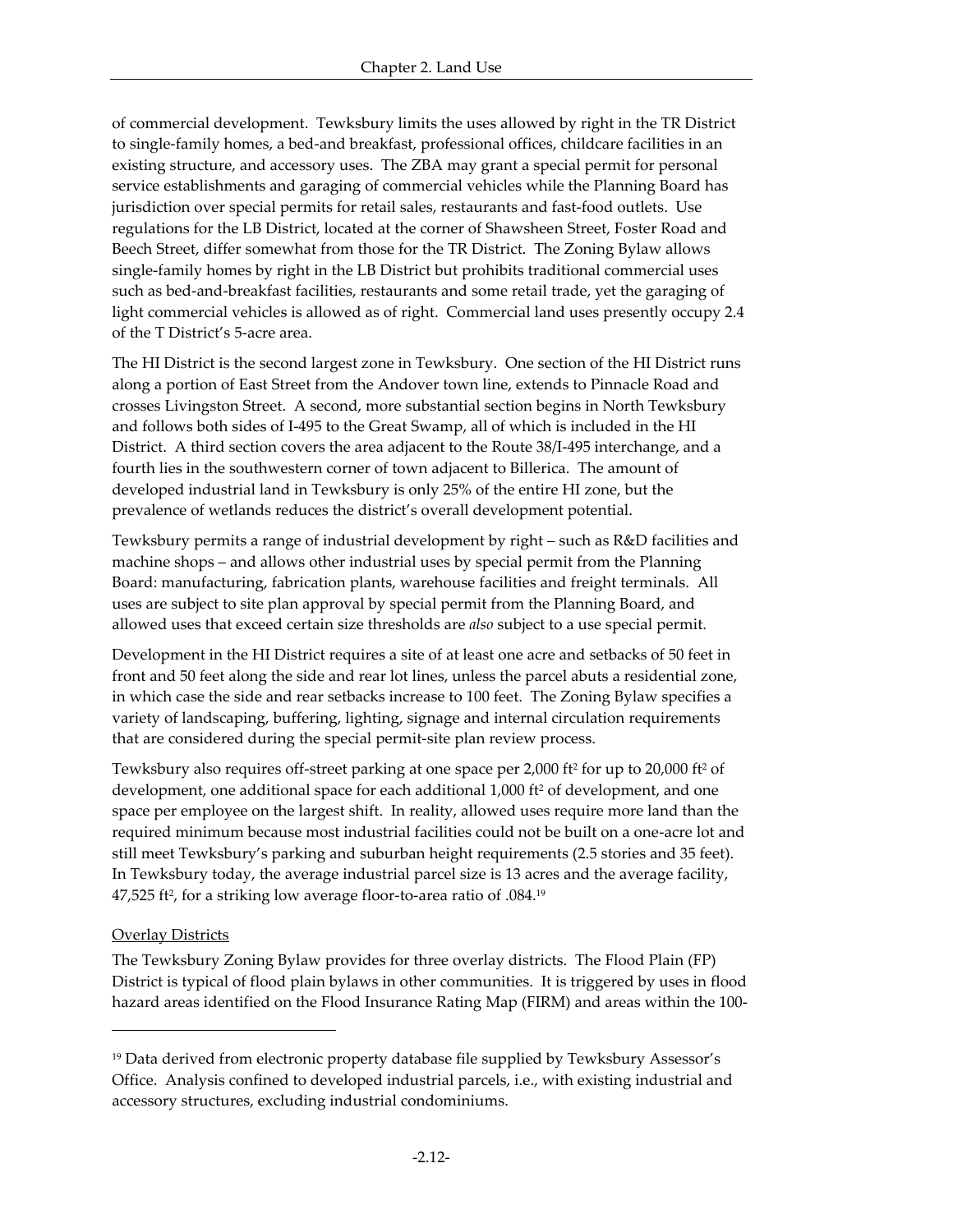year floodplain identified by the Federal Emergency Management Agency (FEMA). The bylaw does not prohibit uses allowed in the underlying districts but rather, it bans construction activity that encroaches on a floodway. For development in the Flood Plain District, the bylaw specifies submission requirements for permits from local authorities and incorporates compliance with other laws, e.g., the Wetlands Protection Act, the State Building Code and Title V.<sup>20</sup>

Development in the Groundwater Protection (GP) District is subject to regulations that supersede the requirements of underlying districts. The GP District includes all land inside the "Zone II" or recharge area of a public water supply. Much like the Massachusetts Department of Environmental Protection's (DEP) model groundwater protection district bylaw, Tewksbury's prohibits uses that pose a heightened risk to public drinking water supplies – such as landfills, chemical storage and hazardous waste facilities or junkyards – and sets dimensional standards that intend to reduce storm water runoff and maximize groundwater recharge. By special permit from the Planning Board, developments may exceed the maximum size and coverage thresholds in the GP District and construct artificial recharge systems.

Finally, Tewksbury's zoning includes an unusual overlay district, the Arts & Crafts (AC) District. It extends to a depth of 150 feet along Whipple and Salem Roads, and Shawsheen, East, and South Streets. By special permit from the ZBA, R-40 lots with at least 100 feet of frontage on streets contained in the AC District may be used for "cottage industry" home occupations, or home-based businesses engaged in the preparation and sale of arts, crafts and antiques.

#### **Trends**

-

#### Recent Development

Although Tewksbury absorbed new residential and non-residential development during the 1990s, the town has not grown at a rate significantly higher than that of most communities in Massachusetts. Its rate of housing growth slightly surpasses the state average and its rate of population growth is much lower than the average. To some extent, Tewksbury's lower rate of population growth can be attributed to the amount of multi-family housing development that exists in town and to the relatively large percentage of elderly homeowners in many residential neighborhoods, especially South Tewksbury. Housing units have not recycled in Tewksbury at the pace that has occurred in several other communities along I-495, but as the make-up of Tewksbury's population begins to change, even without new residential development, there will be associated impacts on municipal and school services as new families purchase and move into older homes.

<sup>20</sup> Tewksbury also has a local wetlands bylaw administered by the Conservation Commission in conjunction with the Massachusetts Wetlands Protection Act. A "Wet Area and Watershed Conservancy District" bylaw appears in the same publication as the local wetlands bylaw. The "Wet Area and Watershed Conservancy District" contains language that approximates the provisions of wetlands protection zoning districts in some Massachusetts communities. The bylaw is apparently not followed or enforced in Tewksbury but as written, it is of dubious legal standing.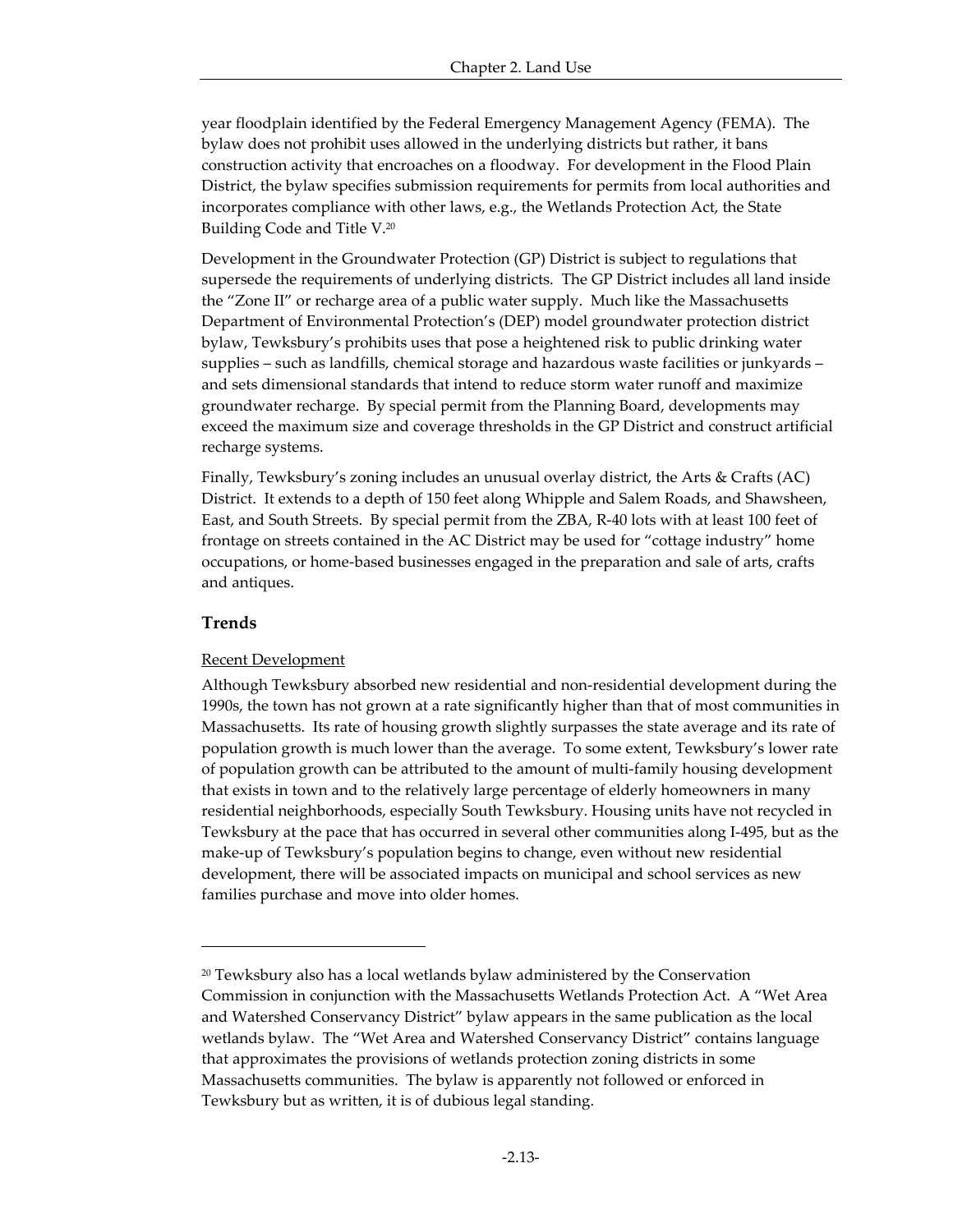During the 1990s, the Planning Board approved 26 subdivisions with a combined total of 358 house lots and in calendar year 2000, the Planning Board approved five more subdivisions with 260 lots.21 Fig.4 shows that between 1995-2002, Tewksbury issued building permits for a total of 908 new dwelling units, or an average of 114 units per year. Since the late 1990s, the number of building permits and new residential units has begun to decline, as is the case in most communities across the state.



Although non-residential permit data are unavailable, Fig.5 suggests that in the past few years, development in Tewksbury has included not only new homes, but also considerable

investment in commercial and industrial property. In most years, residential development contributed 50- 60% of Tewksbury's total "new growth" property tax revenue. The remainder came from non-residential development.

## Future Development Potential

 $\overline{a}$ 

Two years ago, the Northern Middlesex Council of Governments (NMCOG) examined Tewksbury's development potential under a statewide program directed by EOEA.22 The program coincided with efforts to secure passage of the Community Preservation Act



<sup>21</sup> Northern Middlesex Council of Governments, "Tewksbury Build-Out Study," in EXCEL format [tewksbury\_buildout\_final.xls] (2001).

<sup>22</sup> See Appendix A, Review of EOEA/NMCOG Buildout Study.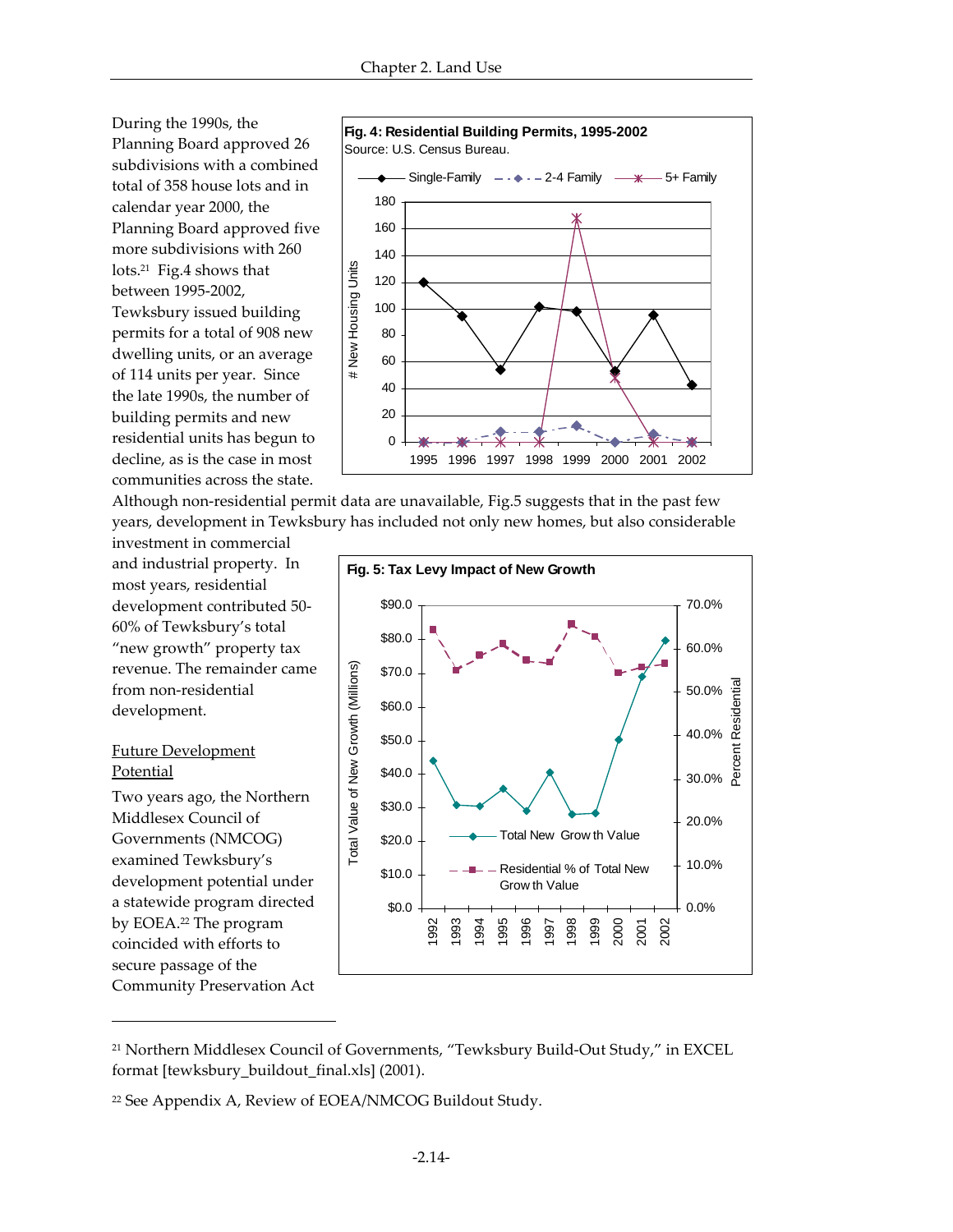(CPA), a law that enables communities to impose a surcharge on property tax bills in order to raise revenue for open space, affordable housing and historic preservation.

Through contracts with the state's regional planning agencies and several private firms, EOEA produced build-out studies for all 351 cities and towns in Massachusetts. EOEA's purpose was to forecast the maximum amount of residential, commercial and industrial development that could occur in a community under its existing land use policies. To achieve consistency in a large program carried out by several organizations, EOEA adopted standard data specifications and a Geographic Information System (GIS) model for use by all participating analysts.

At the time, NMCOG estimated that Tewksbury had 1,712 acres of developable land. For Tewksbury's build-out study, NMCOG estimated the potential number of house lots by reducing the amount of developable land in each residential district by a unique factor for roads and irregular lots, and dividing the result by each district's minimum lot size. Additional reductions were made to account for the impact of partial constraints on some of the town's developable land, e.g., wetlands buffer zone and floodplain regulations. Similarly, commercial and industrial development estimates were made by multiplying an "effective floor area ratio," or FAR, by the amount of developable land in each nonresidential zoning district. The FAR represents the amount of floor space (gross) that can be built on a parcel of commercial or industrial land after access roads, parking, landscaped buffers and other site plan requirements are satisfied, along with building height, coverage and other dimensional controls. Table 4 identifies the residential, commercial and industrial multipliers that were used in Tewksbury's build-out study, along with the amount of developable land in each zoning district.

| Zoning     | Minimum Lot | <b>Build Factor</b> | Net          | Acres % of  | Zoning     |
|------------|-------------|---------------------|--------------|-------------|------------|
| District   |             | or Floor Area       | Developable  | Developable | District % |
|            |             | Ratio*              | Land (Acres) | Land        | Town Area  |
| C          | 43,560      | .322                | 20.7         | 1.2%        | 3.5%       |
| <b>CDD</b> | 522,720     | 0.89                | 22.3         | 1.3%        | 0.5%       |
| Fm         | 43,560      | 0.82                | 19.6         | 1.2%        | $5.1\%$    |
| H          | 43,560      | .345                | 283.2        | 16.7%       | 16.4%      |
| LB         | N/A         | N/A                 | 0.0          | $0.0\%$     | $0.0\%$    |
| M          | 43,560      | .410                | 6.4          | 0.4%        | $1.4\%$    |
| <b>MFD</b> | 174,240     | 0.88                | 10.5         | $0.6\%$     | 2.3%       |
| MFD55      | 522,720     | 0.89                | 12.1         | $0.7\%$     | 0.5%       |
| P          | N/A         | N/A                 | 0.0          | $0.0\%$     | 0.8%       |
| $R-40$     | 43,560      | 0.82                | 1,318.9      | 77.7%       | 69.4%      |
| TR         | N/A         | .470                | 3.6          | 0.2%        | $0.2\%$    |
| Total      |             |                     | 1,697.2      | 100.0%      | 100.0%     |

**Table 4: Summary Statistics from Tewksbury Build-Out Study (2001)**

Source: NMCOG, "Tewksbury Build-Out Study," (2001). Note: for clarity, all floor area ratios used in the build-out study are expressed as three-digit numbers. Build factors for residential development are expressed as two-digit numbers.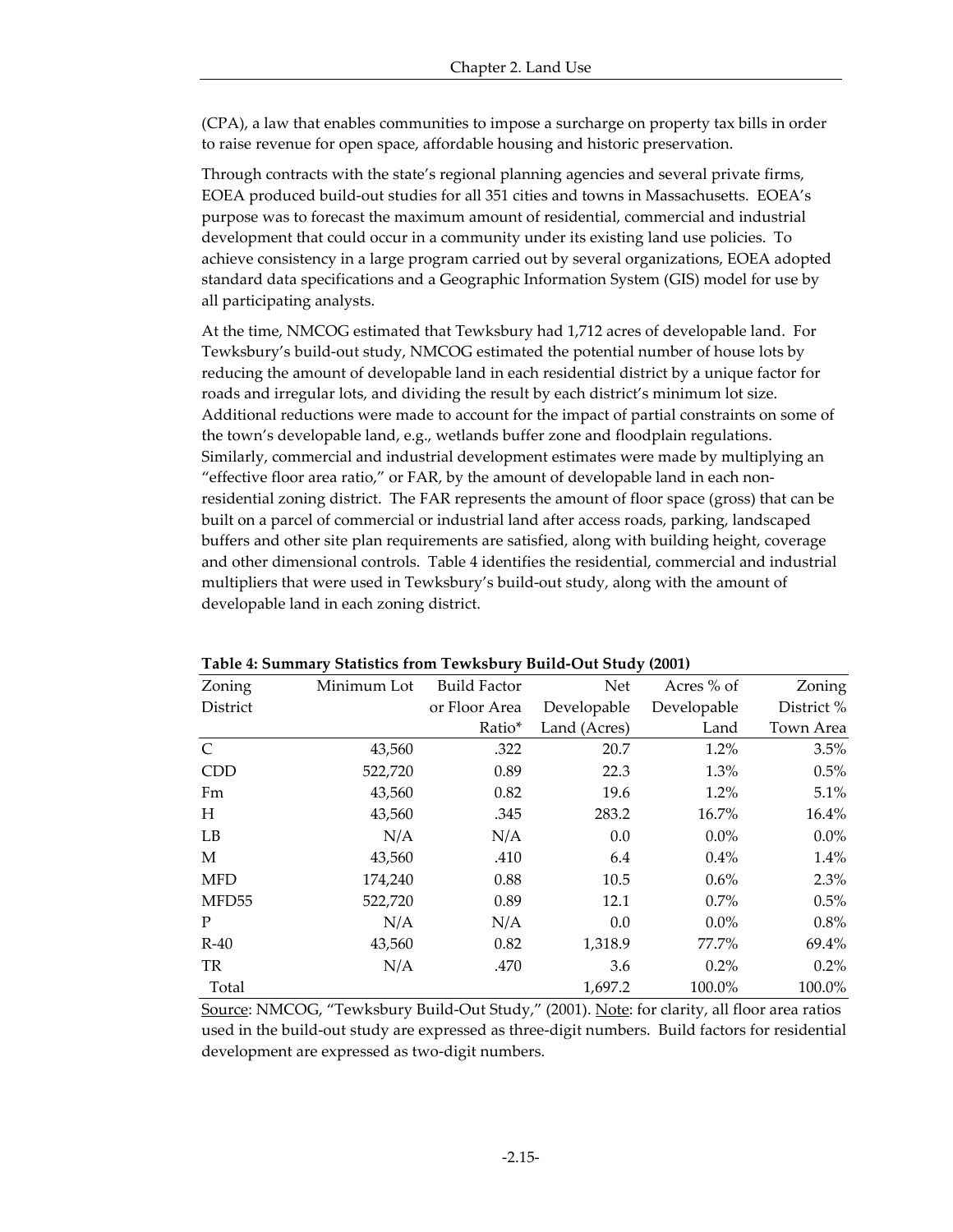Though Tewksbury still has room for new growth, the town is substantially developed and in the future, land use change will come about more from redevelopment than from new building activity. About 47% of Tewksbury's land area is covered by residential, commercial and industrial land uses, including their associated roadways. Thirty years ago, the ratio of residential development to forests was .68 – that is, for every acre of forest, only .68 acres were covered with housing. Today, the ratio is 1.24, which means that residential development covers more land than the amount that remains forested. Given the town's developed suburban character and extensive wetlands, it is not surprising that NMCOG's build-out forecast foresees a maximum of 1,268 new housing units in Tewksbury's future. The more noteworthy finding is NMCOG's estimate of future commercial and industrial growth: 4,718,720 ft<sup>2</sup> . Given the locations of non-residentially zoned land, the probability of land use conflicts with surrounding residential neighborhoods is very high. Moreover, Tewksbury's wetland and water resources are already strained by the impact of development on land poorly suited for intensive uses.

# **Land Use Goals**

Several goals that emerged from the town's master plan visioning process relate directly to zoning and land use in Tewksbury. They include:

- Reduce conflicts between industrial zones and adjacent neighborhoods.
- Promote a traditional village center in the area surrounding Town Hall.
- Promote a coordinated approach to land use on Route 38, aiming for small-scale, mixeduse development of high-quality design, consolidated curb cuts, and attractive landscaping, lighting and parking.
- ü Subordinate the rate and total amount of development to the capacity of Tewksbury's environmental resources.
- ü Establish and follow sustainable economic development policies to provide local employment and tax revenue, encourage a diverse economic base and direct business and industrial growth to appropriate locations.
- Give preference to reuse and redevelopment of existing structures and infill development over new growth, assuring that reuse activities respect the architectural integrity of historic buildings.
- ü Preserve Tewksbury's traditional housing affordability by providing a mix of residential use types and home prices.

Since these goals should guide the Master Plan, it is important to consider opportunities that exist in order to address them. It is equally important for the town to set priorities so that implementing the new Master Plan can be accomplished in an orderly manner.

# **Analysis of Needs**

Tewksbury faces a number of challenges with respect to existing land uses and the town's physical evolution in the future. Five compelling needs must be addressed both immediately and on a longer-term basis.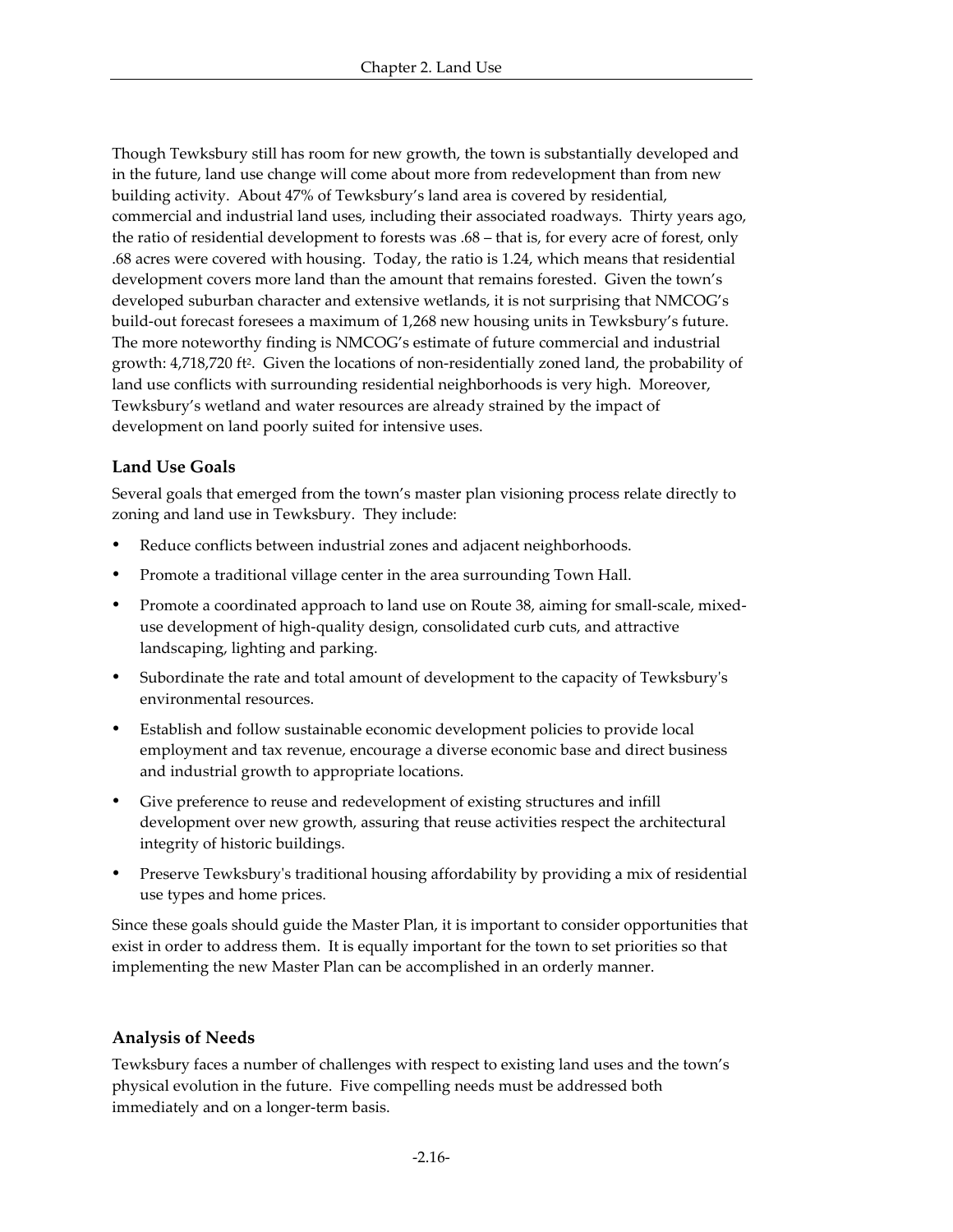# **1. Developing a strong, diverse tax base while protecting wetland and water resource areas is a major challenge for Tewksbury, one that is not adequately addressed by existing regulations, policies or administrative procedures.**

Development near wetlands and floodplains has led to significant flooding, septic system failures and nutrient loading in portions of the town. Tewksbury has taken some steps to protect wetland resource areas, notably by establishing a Flood Plain District in the Zoning Bylaw, by adopting a local (non-zoning) wetlands bylaw administered by the Conservation Commission, and by implementing a town-wide master sewer plan. In concert with M.G.L. c.131, §40, the Massachusetts Wetlands Protection Act, Tewksbury's existing regulations place some constraints on wetlands development. However, the use limitations and required buffers should be augmented in order to protect people and natural resources. In addition, the "Wet Area and Watershed Conservancy District" attached to the local wetlands bylaw is apparently not administered or enforced by the town and it should be replaced with more effective regulatory tools.

Comprehensive wetlands protection requires zoning and non-zoning bylaws, high-quality resource area maps, sustained public education and consistent enforcement. Many communities in Massachusetts adopt more than one regulatory tool to protect their wetlands and watershed areas. In addition, communities that adopt wetlands protection overlay districts typically assure that the underlying zoning in or adjacent to wetland resource areas provides for low-impact land uses and adequate environmental performance standards. Tewksbury has limited opportunities to preserve its beauty and natural resources, to protect its residents from flooding and to increase its safeguards against groundwater contamination. Toward these ends, the town should:

### Priority Land Use Needs

- ü Update, strengthen and enforce the local wetlands bylaw.
- Replace existing groundwater protection regulations with a comprehensive aquifer protection overlay district.
- Establish a wetlands protection (zoning) district.
- Increase the minimum upland requirement for a buildable lot.
- Reduce pressure on land in or adjacent to wetland and water resource areas by changing the zoning to low-impact open space and recreation uses.
- **2. Tewksbury needs more open space in terms of amount, location, usability, and to protect the community's natural and cultural assets. Capacity to manage land, identify conservation and recreation opportunities, and network with regional and national land trusts, coupled with open space-sensitive development rules, will be key to a successful open space program in Tewksbury.**

Since Tewksbury is largely developed, there are very few opportunities to expand its open space inventory. In many cases, "open space" in Tewksbury consists of fragmented parcels of land behind conventional subdivisions or within cluster developments, and isolated lots,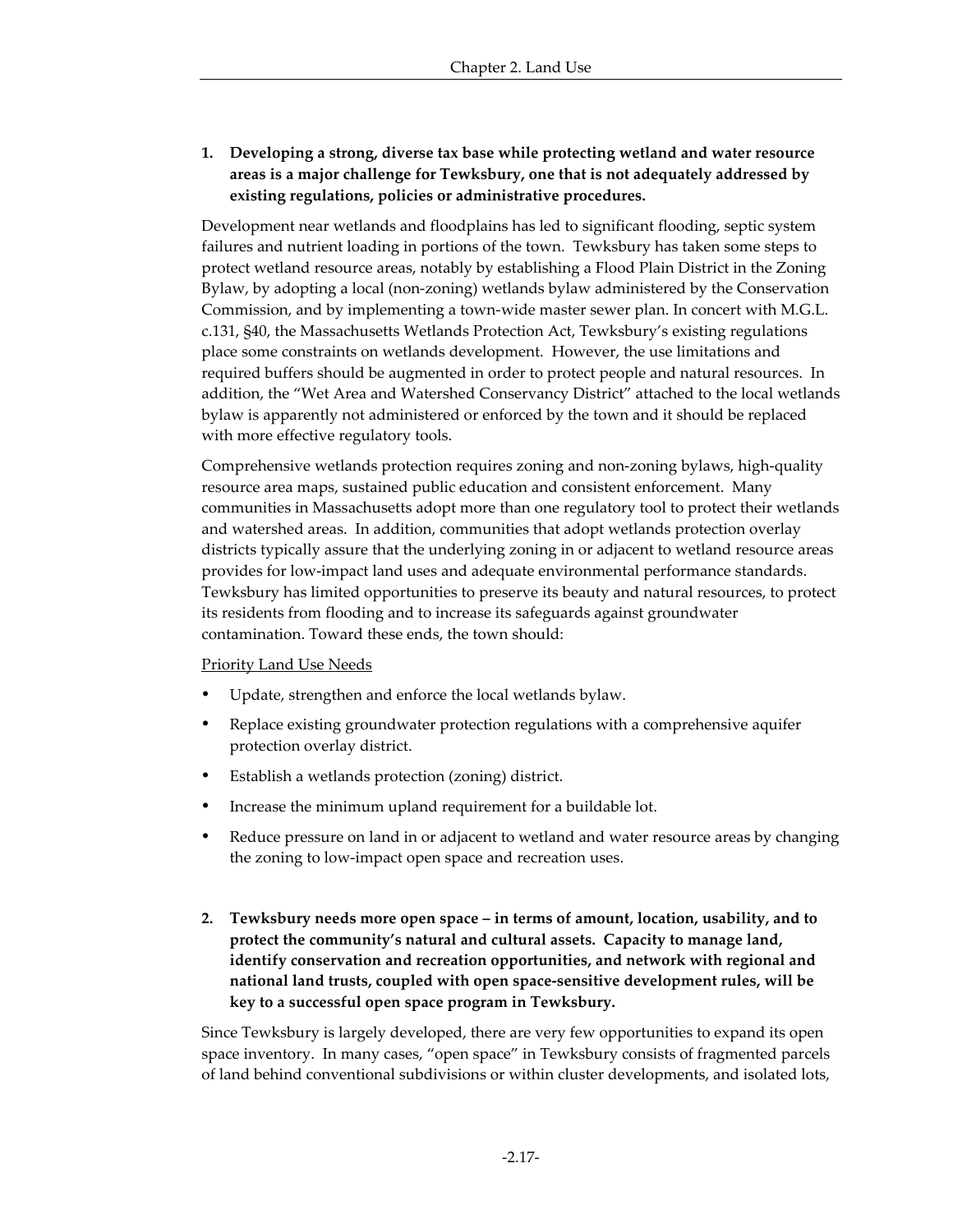possibly in tax title, scattered about the town. The most substantial open space areas in Tewksbury have very little protection.

# Priority Land Use Needs

- Develop an accurate, descriptive inventory of public and private open space, classifying land by ownership, use, protection level, public access, key resource features, and relationship to neighborhood or community-wide needs. "Open space" so defined should be zoned for conservation, recreation, agricultural and public uses. A new, consolidated "Open Space and Public Use District" could replace the existing Farm, Municipal and Parks Districts, and it should include small pockets of town-owned land that are presently zoned for other types of development.
- ü Strengthen the cluster bylaw's design standards to require visible, usable open space in all new residential subdivisions, and consider offering incentives to create small parks, neighborhood playgrounds or tot lots.
- ü Connect isolated parcels of open space wherever possible. A stronger, more directive cluster bylaw, supplemented by measures such as the town's existing tax title policy, could help Tewksbury work toward a geographically distributed system of open space.
- ü Marshal all available political resources to secure permanent protection of the land at Tewksbury State Hospital.
- **3. The future evolution of Route 38 is critical to Tewksbury's visual character, the safety and efficiency of local traffic circulation, and the economic and fiscal health of the town. An inviting town center should act as the focal point for a reconceived Route 38.**

Existing conditions and the zoning bylaw's blueprint for future development on Route 38 suggest a low-value image that is unattractive, unsafe and operationally confusing. Instead of carrying traffic out of Tewksbury, Route 38 should attract people into the community. Clear strategies to guide the evolution of the Main Street (Route 38) corridor are essential to Tewksbury's future development. Route 38 is primarily zoned "C," or "Commercial, a generic zoning classification that permits a wide range of land uses, including retail and personal services uses, automotive uses, restaurants, small offices, and a limited repertoire of housing uses. Not surprisingly, existing land use along the corridor reflects the town's long-standing zoning regime: strip commercial development, numerous curb cuts, and a lack of design coherence and continuity.

The Zoning Bylaw establishes a few dimensional requirements for uses in the Commercial District, including minimum lot area, frontage, side and rear yard setback requirements, and maximum building height and lot coverage. However, there is a general absence of design guidelines or standards. Tewksbury could encourage more attractive development along Route 38 by creating several land use districts, each with customized zoning and design guidelines that further the objectives of the Master Plan and those of the individual districts. Few streets are as influential as Route 38 for conveying an impression of Tewksbury, yet today, the impression is largely unfavorable. In its present condition, the Commercial District – Main Street – is less than it could be, and far less than the town deserves.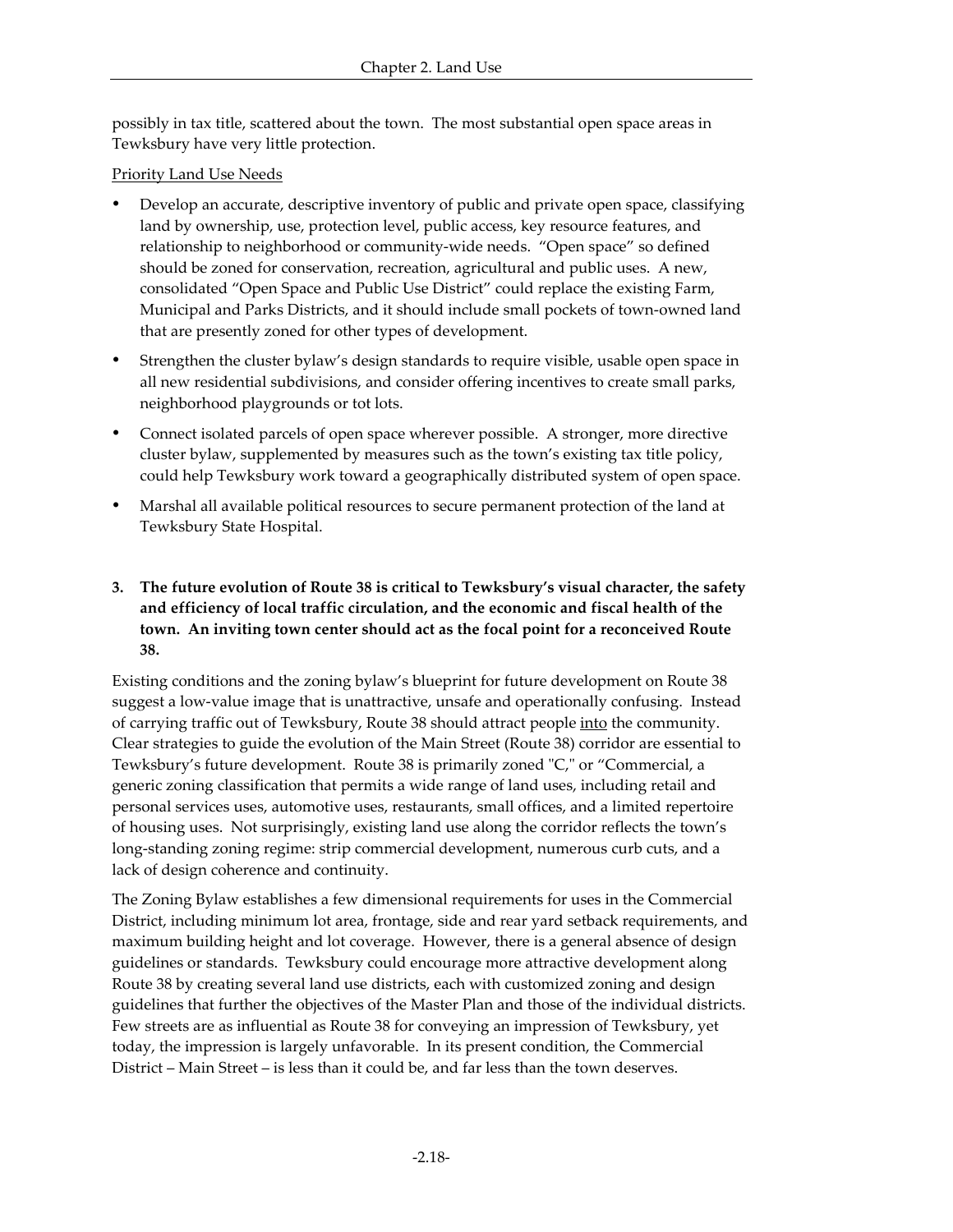Priority Land Use Needs

- Emphasize the highest quality of architectural and site design in all commercial development along Route 38.
- ü Encourage the development of a pedestrian-oriented Town Center around the intersection of Route 38, East, North and Pleasant Streets.
- Replace the existing "Commercial" District with smaller, distinctive commercial zones to provide for controlled variety in land use, built form and design along Route 38.
- Increase the attractiveness of commercial land for new investment or redevelopment by providing mixed-use opportunities that include multi-family housing.
- **4. Tewksbury needs a commonly shared vision of its economic base, effective strategies and local capacity to guide industrial development. While much of the town's industrial land is located around I-495, significant amounts are adjacent to singlefamily homes. Zoning and economic development policy should work together, not at cross-purposes, by fostering a safe, pleasant and attractive environment for those who live and work in the community.**

Tewksbury's single industrial district, "Heavy Industrial (HI)," reflects dated zoning terminology. Industrial uses permitted in this district include research laboratories, equipment manufacturing, appliance assembly, and the like. Certain uses such as fuel storage, transportation facilities, freight terminals, and steel fabrication require a Special Permit from the Planning Board. Many commercial uses are permitted in the HI district, including major commercial projects, business and professional offices. Curiously, restaurants, hotel and motel establishments are permitted only by Special Permit, but the parking of light or heavy commercial vehicles are permitted as of right. Over many years, the town has created an industrial zone that permits a wide variety of industrial and commercial uses, presumably to attract non-residential development and tax revenue, without giving enough attention to the impact on adjacent residential neighborhoods.

The HI District is symbolic of deficiencies that exist elsewhere in the Zoning Bylaw, namely its emphasis on quantitative regulation and the near-absence of qualitative regulation. For example, the Zoning Bylaw establishes an array of dimensional requirements for uses in the HI District, including minimum lot area, frontage, side and rear yard setbacks, and building height and lot coverage. To its credit, the Zoning Bylaw includes special dimensional regulations designed to insulate residential properties from abutting industrial development. The HI District also applies open space landscape buffer standards to land abutting residential uses. Beyond these basic dimensional rules, however, the Zoning Bylaw lacks floor area or total build-out limits, there is virtually no attention to design, and no consideration for traffic, noise, environmental and quality of life impacts on neighborhoods. Buffers and setbacks for industrial land next to single-family homes are not adequate to control for fundamental conflicts between certain types of land use.

Tewksbury could consider emphasizing office, research and development facilities and "green" or eco-industries in a selection of industrial areas, and zone accordingly. In addition, the town needs to discourage or significantly curtail warehouse, trucking and distribution establishments, and provide substantial buffers between industrial and residential areas. Incentives for design improvements at existing warehouse and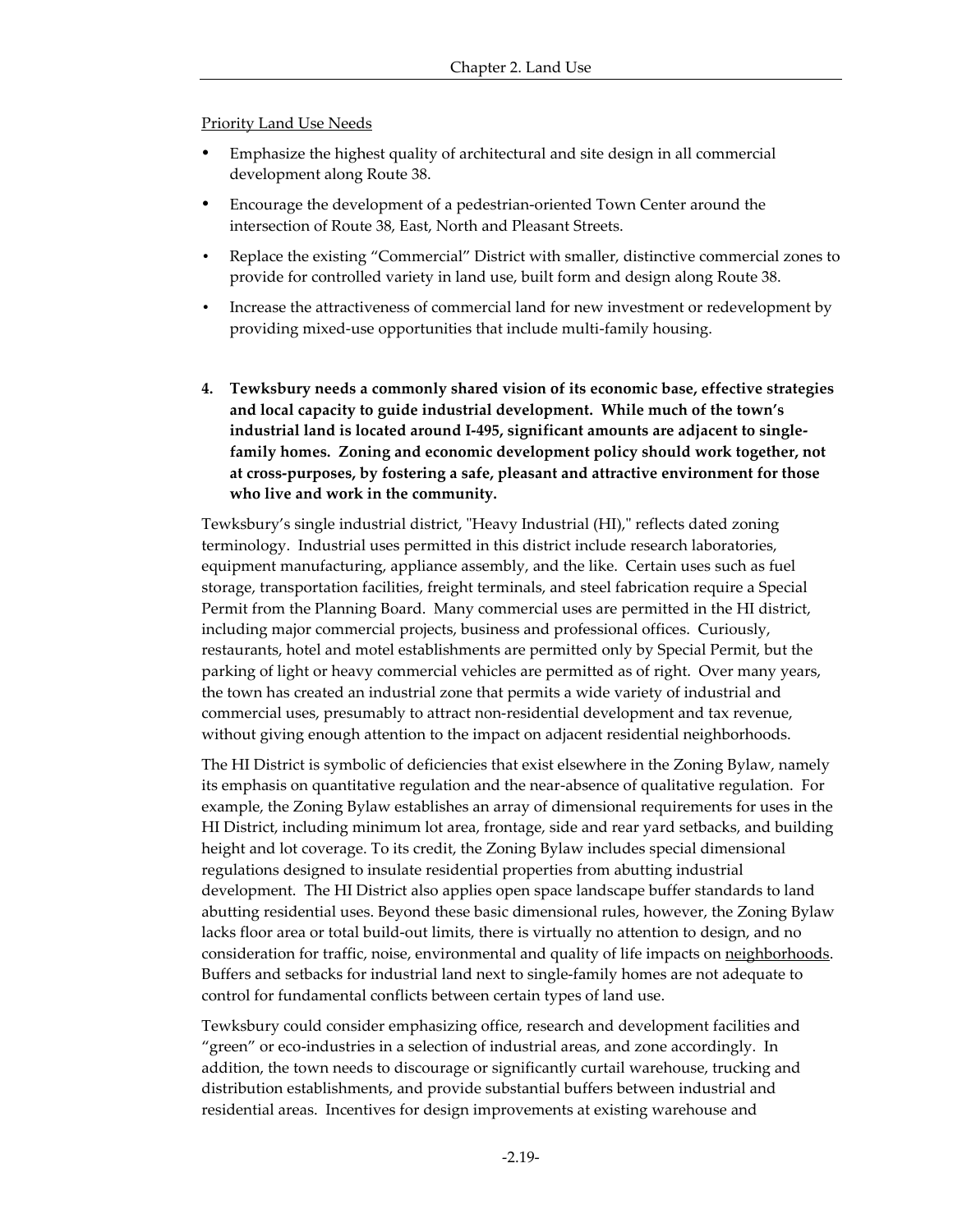distribution facilities will be very important to making these sites less intrusive on, and more compatible with, surrounding neighborhoods while also fostering a better image of the town. More attention to attracting and retaining high-value industrial development in appropriate locations may be a more effective way for the town to secure non-residential tax revenue than allowing many types of development in a "one-size-fits-all" industrial district that covers a large percentage of the town's total land area.

### Priority Land Use Needs

- ü Create differentiated industrial districts that do a better job of separating high-impact industrial uses from nearby residential uses.
- ü Establish Open Space and Public Use Districts, and include industrial land located within or adjacent to large wetland areas in order to assure that critical resources are adequately protected from the impact of new development.
- Reorganize allowed and special permitted uses to strengthen the town's discretionary powers over uses that are likely to conflict with adjacent residential land uses.
- ü Set maximum size thresholds that bring otherwise allowed uses under the special permit purview of the Planning Board.
- Adopt and enforce design guidelines for development in all industrial districts.

# **5. Tewksbury needs protection against large, poorly sited comprehensive permit developments. The town should assure that all new or redeveloped housing includes units that qualify for listing on the Chapter 40B Subsidized Housing Inventory.**

Most of Tewksbury's land is poorly suited for higher-density development, yet Tewksbury remains vulnerable to large comprehensive permits because at present, the town does not have enough "Chapter 40B" units to protect itself from a state-regulated appeals system that places local officials at a tremendous disadvantage. Chapter 40B provides a streamlined approval process for low- and moderate-income housing through the issuance of comprehensive permits by the Zoning Board of Appeals.23 When less than 10% of a community's housing stock is affordable to lower-income households, Chapter 40B establishes a statutory presumption that housing needs outweigh other local planning considerations. Like most towns in Massachusetts, Tewksbury does not meet the 10% lowincome housing goal. Recently, Tewksbury adopted an inclusionary housing bylaw to mandate affordable housing units in the MFD and MFD-55 Districts. However, the vast majority of Tewksbury's developable residential land (more than 90%) lies in the R-40 zone and there is no requirement for affordability in the Community Development Districts.

## Priority Land Use Needs

• Adopt an inclusionary zoning bylaw that extends to all residential development in the R-40, MFD, MFD-55 and Community Development Districts. The town should allow a limited amount of development as of right, e.g., 5-6 single-family house lots or housing units on parcels over a certain size, over which a special permit would be required from the Planning Board. One of the special permit granting requirements would be the

<sup>23</sup> See also, Housing Element.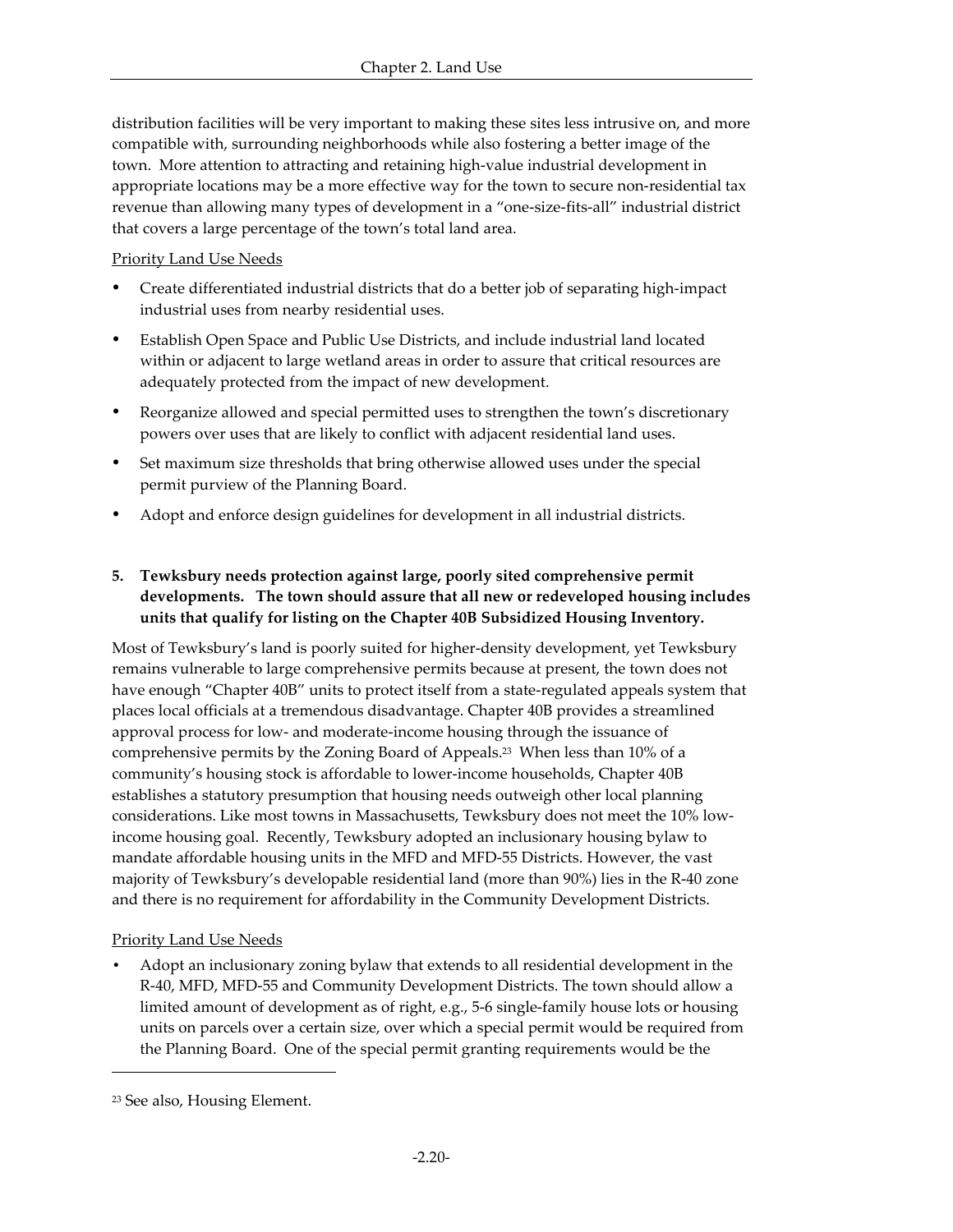inclusion of affordable homes in the development, the creation of an equivalent number of affordable homes elsewhere in Tewksbury, or payment of a fee in lieu of creating new affordable units. The town may offer a nominal density bonus or provide other ways to reduce development costs in exchange for the affordable units, e.g., flexible subdivision standards including a lower frontage requirement to facilitate a shorter road.

- Modify Tewksbury's existing cluster bylaw to require affordable units in a cluster subdivision.
- Modify Tewksbury's existing "family suite" regulations to allow accessory apartments subject to an affordable housing deed restriction.
- Allow mixed-use development (residential and commercial) by special permit from the Planning Board in portions of the C District, provided that the residential component of a mixed-use development includes deed-restricted affordable housing units.
- Allow conversion of older single-family homes to multi-family units as of right, subject to a minor site plan review procedure, or by special permit, provided that 10% of the units are deed-restricted for long-term affordability.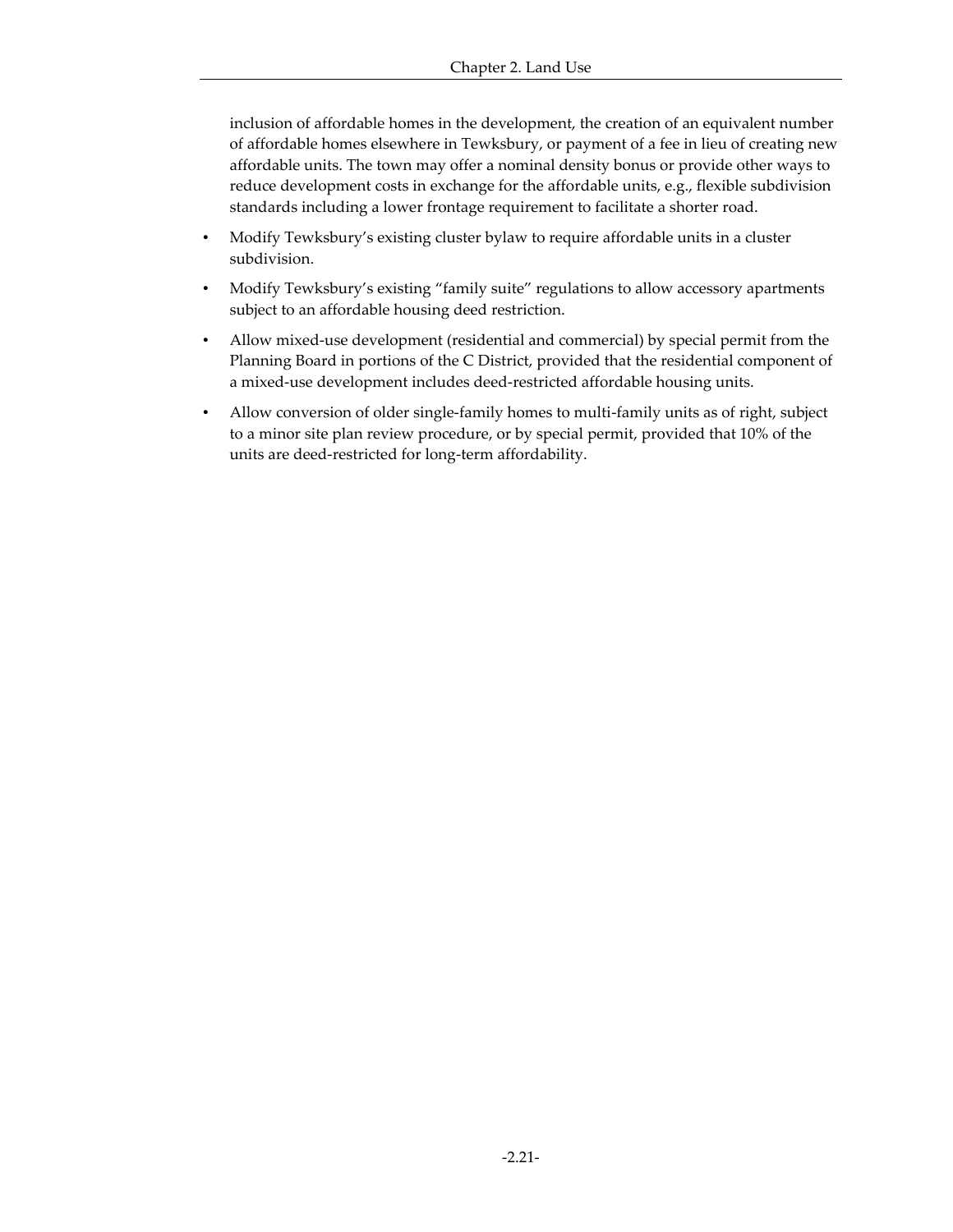# **LAND USE ELEMENT**

# **Land Use Concept Plan**

The Land Use Element is based on the Land Use Concept Plan shown in Map 3. It presents a future land use pattern for Tewksbury, including desired land uses, land allocation, and the physical layout for the town. As the centerpiece of the Master Plan, the Land Use Concept Plan is supported by recommendations found in other elements. It should serve as the basis for new zoning regulations, as a blueprint for future development and open space, and as a guide for residents, town officials and developers. By adhering closely to the Land Use Concept Plan, Tewksbury officials will be able to judge development proposals for consistency with the town's long-term goals and needs, make capital improvement choices and allocate resources accordingly. Moreover, by adopting and consistently implementing the Land Use Concept Plan, Tewksbury will have a stronger position in legal or political challenges that relate to land use, such as comprehensive permits or zoning enforcement.

An effective Land Use Concept Plan recognizes the physical, environmental, locational, cultural and economic features of different areas. Although Tewksbury has several zoning districts, most of the planning that it represents occurred many years ago. The town seems to have implemented past plans in a haphazard, often incomplete way. As a result, the zoning map encourages outcomes that are sometimes inconsistent with the aspirations and needs of residential, business and industrial property owners. For example, the industrial zoning along East Street was promoted as part of a larger plan that called for an industrial connector road between I-93 and I-495. Tewksbury adopted the zoning, but the roadway was never built. In addition, the town wanted to cultivate a strong tax base and toward that end, nearly all of Route 38 was zoned for relatively undifferentiated commercial development, with few incentives for a coordinated approach.

The Land Use Concept Plan is reasonably simple, straightforward, and responsive to the Master Plan goals expressed at the visioning forums. It does not reduce Tewksbury's overall build-out potential to a significant degree. Rather, its purpose is to promote an appropriate mix of residential, commercial and industrial development, emphasize traffic safety and secure, healthy environment for the town's present and future residents.

## Categories of Land Use

The Land Use Concept Plan includes the categories shown in Table 5 (next page). For comparison, Table 5 shows the allocation of land in Tewksbury's existing zoning districts and the allocation of land promoted by the Land Use Concept Plan. However, it is important to point out that the Land Use Concept Plan is not a proposed zoning map. Rather, it represents goals for the distribution and arrangement of future land uses by area of town.

# **Summary of Land Use Concept Plan**

## Residential Development

.

Predominantly Single-Family Residential Development. The Residential Development Areas shown on the Land Use Concept Map are very similar to Tewksbury's existing Residential District. The key difference between them lies in a proposed reallocation of town-owned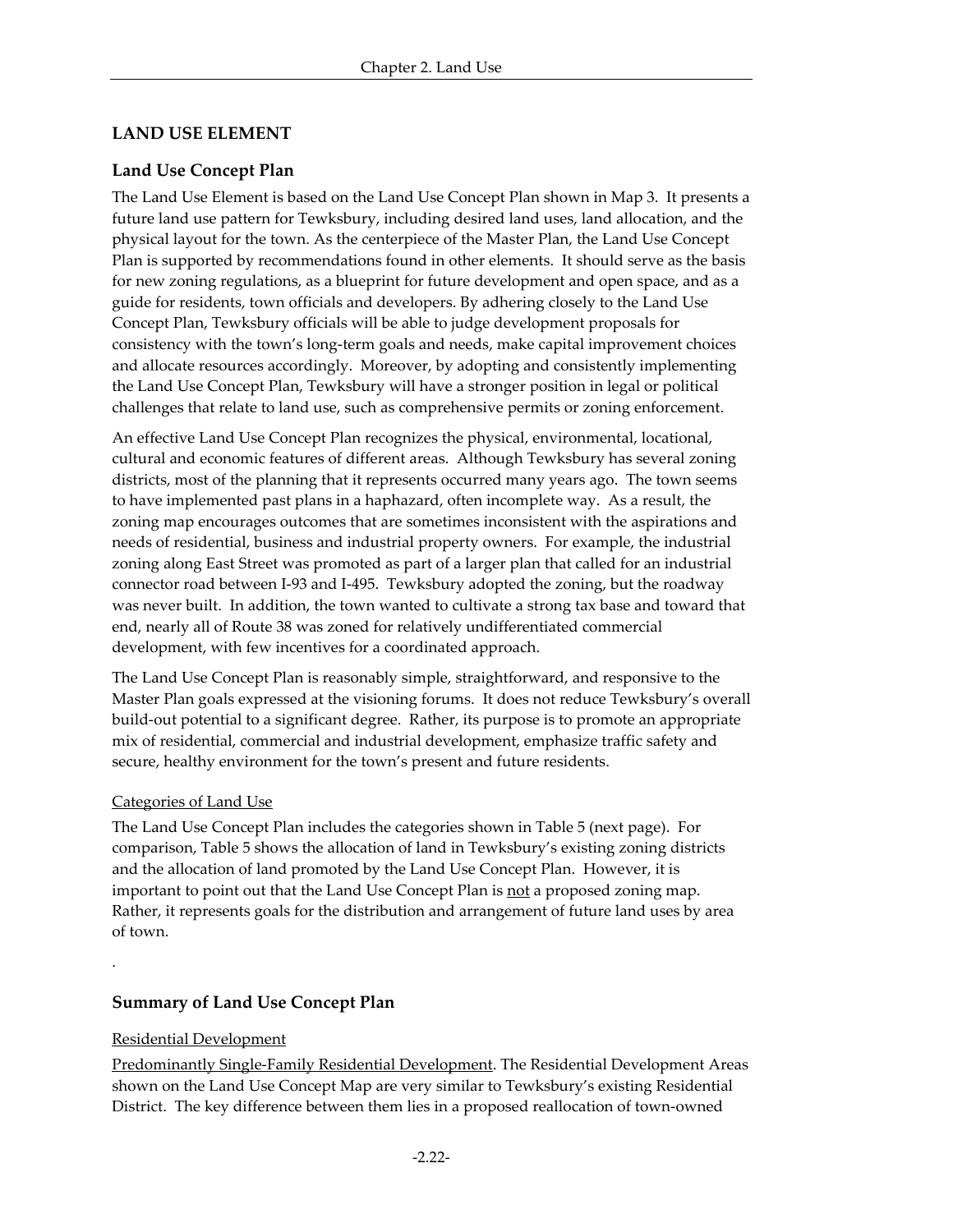land in the Residential District to "Open Space and Public Use" to reflect their status as community resource areas. The Land Use Concept Plan promotes no change to the town's basic dimensional regulations, e.g., the minimum lot size of 43,560 ft<sup>2</sup>. Clustering of new development should be required or strongly encouraged through incentives in order to provide for useable open space, contiguous trails and other amenities. Compatible uses such as agriculture, conservation, and recreation should be permitted in Residential Areas, as should accessory uses such as accessory dwelling units and home occupations. Nonresidential development should be limited to exempt uses, e.g., schools and religious organizations, and municipal uses approved by town meeting. In all cases, non-residential uses should be subject to Site Plan Review.

| Area                              | Acres      | % Area                                    | Acres  | $\%$  |
|-----------------------------------|------------|-------------------------------------------|--------|-------|
| <b>Existing Zoning</b>            |            |                                           |        |       |
| Commercial                        |            | <b>Heavy Industry</b>                     | 2,156  |       |
| <b>Commercial District</b>        | 480        | Subtotal Industrial                       | 2,156  | 15.9% |
| <b>Limited Business</b>           | 5          |                                           |        |       |
| Transitional                      | 26         |                                           |        |       |
| Subtotal Commercial               | 512        | 3.8% Open Space, Recreation,<br>Municipal |        |       |
|                                   |            | Farming                                   | 700    |       |
| Residential                       |            | Municipal                                 | 206    |       |
| Residential                       | 9,392      | Park                                      | 103    |       |
| Multi-Family                      | 319        | Subtotal Open Space/Public                | 1,009  | 7.5%  |
| Multi-Family55                    | 70         |                                           |        |       |
| Community<br>Development          | 68         |                                           |        |       |
| Subtotal Residential              | 9,849      | 72.8% Total                               | 13,526 |       |
| <b>Land Use Guide Plan</b>        |            |                                           |        |       |
| Commercial                        |            | Industrial                                |        |       |
| <b>Wamesit Commercial</b><br>Area | 140        | Office-Research                           | 1,065  |       |
| Gateway                           | 75         | Light Industrial                          | 370    |       |
| <b>Town Center</b>                | 135        | Subtotal Industrial                       | 1,435  | 10.6% |
| Shawsheen                         | 200        |                                           |        |       |
| South Tewksbury                   | 45         |                                           |        |       |
| Mixed Use PD                      | 194        | <b>Special Planning Areas</b>             |        |       |
| Subtotal Commercial               | 789        | 5.8% Neighborhood Compatibility<br>Areas  | 130    |       |
|                                   |            | Open Space & Public Use Areas             | 2,110  |       |
| Residential                       |            | <b>Subtotal Special Planning</b>          | 2,240  | 16.6% |
| Single-Family Areas               | 8,647      |                                           |        |       |
| Multi-Family Areas                | <u>420</u> |                                           |        |       |
| Subtotal Residential              | 9,067      | 67.0% Total                               | 13,526 |       |

**Table 5: Comparison of Existing Zoning to Land Use Concept Plan Recommendations**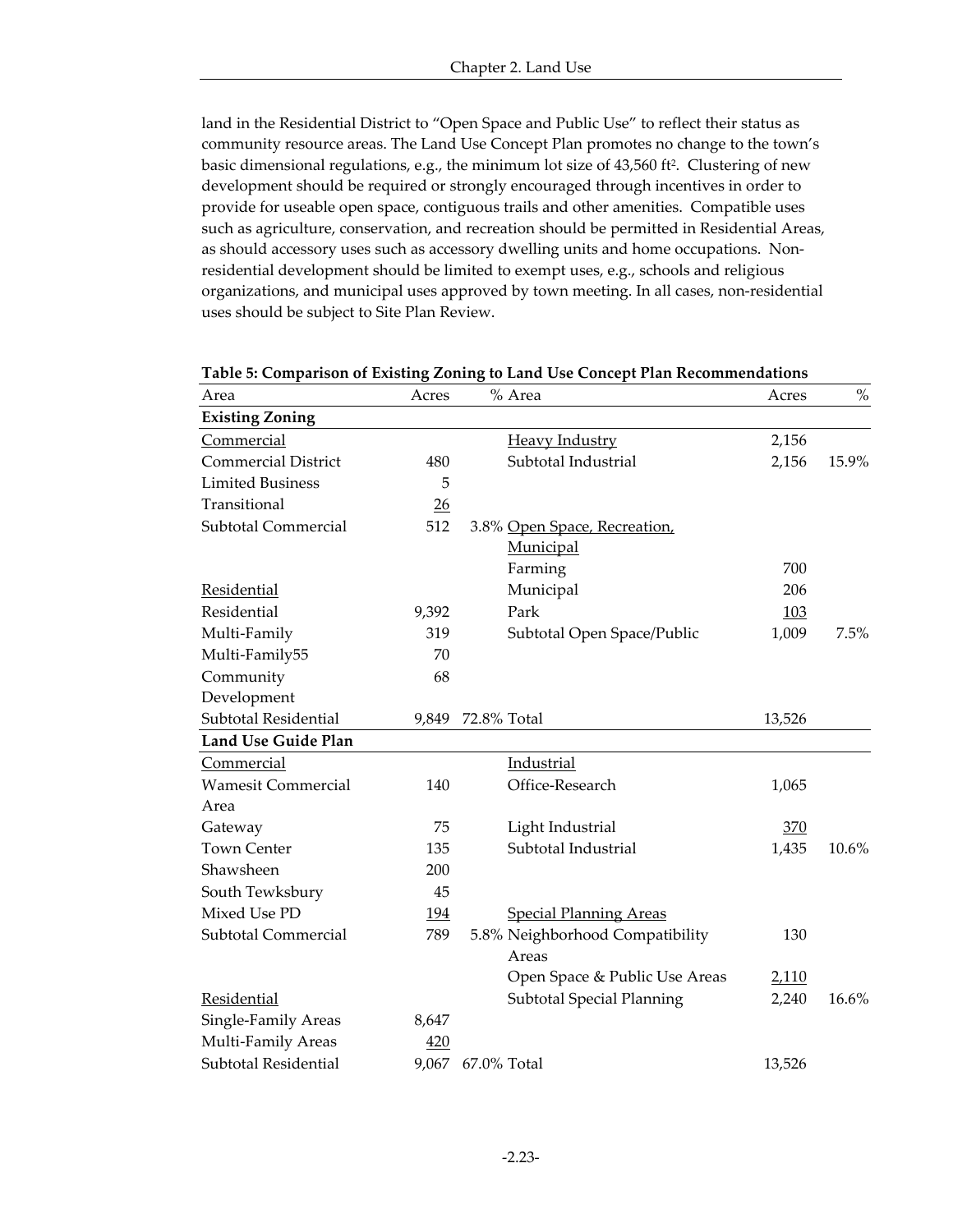Multi-Family Residential Development. For Multi-Family Areas, the Land Use Concept Plan corresponds mainly to Tewksbury's existing MFD, MFD-55 and Community Development Districts. Since the town has allocated only a few areas for multi-family residential development, Tewksbury should reserve them exclusively for multi-family housing. It is appropriate to encourage senior housing in these areas, perhaps by providing a modest density bonus or allowing senior housing as of right, but the town should reconsider its existing policy of restricting some MFD areas to over-55 housing.

## Commercial and Commercial Mixed-Use Development

Wamesit Commercial Area. Existing development and traffic patterns suggest that the area along Route 38 adjacent to the I-495 interchange should remain designated for traditional highway commercial uses: larger regional retail establishments in stand-alone or "powercenter" shopping areas. Tewksbury should establish special design guidelines and site plan standards for development in these areas in order to provide a more attractive point of entry to the town, control for environmental impacts, and improve pedestrian safety.

Gateway Area. Route 38 needs a transition zone from highway and regionally oriented commercial uses at the I-495 interchange to land use that has a more local and neighborhood character, with more traditional signage and greater attention to aesthetics. Toward that end, Tewksbury should consider a "gateway" area, one that provides the public with a more welcoming sense of arrival to the Town Center (below). The Land Use Concept Map identifies the Gateway Area as beginning near the intersection of Main Street and Pike Street and extending southeasterly to the vicinity of Marshall Street and Erlin Avenue. A wide selection of retail uses and personal services would be permitted, but big-box development and large-scale retail and regional shopping would be discouraged through the use of density and dimensional requirements and floor area limits. Flexible design standards could be crafted to further shape the form and function of this area.

Town Center. The Town Center encompasses the area surrounding the Town Hall, the library, and other older school and building sites. Beginning at the Gateway Area, the Town Center District extends southeasterly on Route 38, incorporating a portion of North and Pleasant Streets and terminating just beyond the Route 38/Chandler Street intersection. This area's main objective is to promote a sense of place by creating an identifiable village center with pedestrian activities, traditional building form, mixed uses, and greater coherence of architectural treatment and design. For example, future design guidelines should foster and encourage:

- Traditional building form
- Subordination of parking in relation to buildings
- New standards of signage and overall aesthetics
- High quality landscaping and pedestrian amenities
- ü On-site lighting in traditional and pedestrian scale
- An improved "sense of entry" to the Town Center
- Protection of older buildings that contribute to the Town Center's image.

Tewksbury could implement the Land Use Concept Plan's proposed Town Center Area by establishing a special zoning district with new design standards and special use regulations.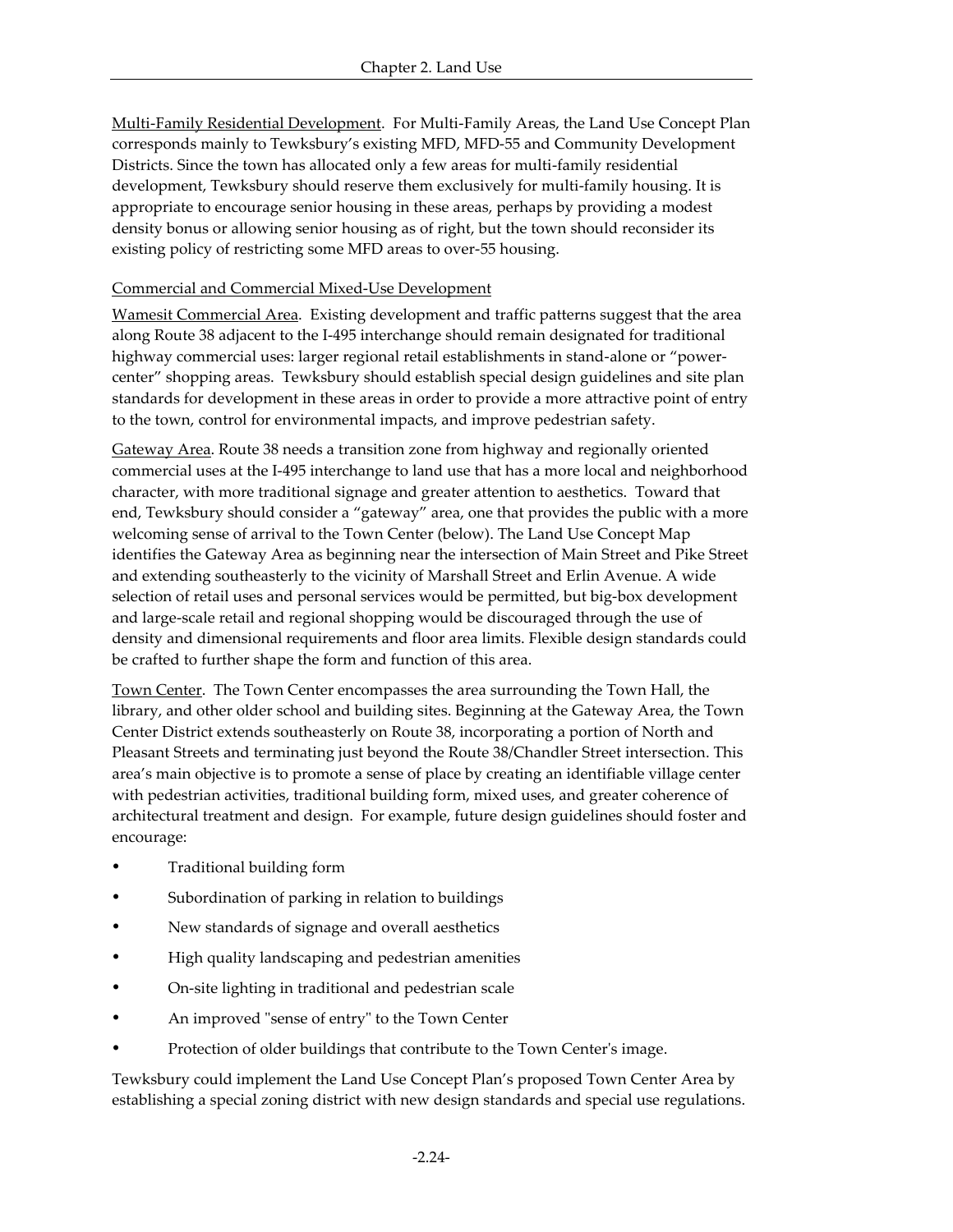Permitted uses within the district could include municipal, office, small retail and a mix of residential uses, designed to be compact and representative of a traditional village scale and form. When properties are re-developed, parking areas could be encouraged to be located to the side and rear of properties, and be subordinated in relation to building form. Landscape treatments should reinforce the vocabulary of civic uses characteristic of a traditional town or village center. To enhance village-style development, the town may need to consider a number of public improvements, including ornamental lighting, landscaping, and village-style street furniture. These improvements should be part of a long-range capital plan for the Town Center, one that is developed with ample input from residents and local businesses.

Shawsheen Area. The Shawsheen Area shown on the Land Use Concept Map begins north of the intersection of Main Street and Salem Street, and extends northwesterly to the intersection of Main Street and Colonial Drive. The objective of this area is to foster highquality commercial development that serves residents of the town and surrounding neighborhoods. A wide selection of retail uses and personal services are envisioned. Large box stores and large-scale retail and regional shopping would be discouraged through the use of density and dimensional requirements (including floor area limits) that would be carefully tailored to the district objectives. Flexible design standards could be crafted to further shape the form and function of this area. Incentives could be provided to encourage improved signage, building design, curb-cut consolidation, and landscape treatments.

South Tewksbury Area. The Land Use Concept Plan identifies the South Tewksbury Area as the segment of Route 28 that runs from the Wilmington town line northwesterly to the beginning of the Shawsheen Area. The objective of this area is to encourage local businesses that serve surrounding neighborhoods. Much like the Shawsheen Area, the South Tewksbury Area is envisioned as a local shopping area with small, pedestrian-oriented retail and service centers. Here, the town's zoning should allow a wide selection of retail uses and personal services while discouraging big-box stores and large-scale retail and regional shopping through density and dimensional requirements and maximum floor area limits. Small grocery stories, delicatessens, dry cleaning establishments, gift stores and general retail in small- to medium-scale buildings.

Much like the Shawsheen District, the South Tewksbury District needs incentives to encourage improved signage, building design, curb-cut consolidation, and landscape treatments. As these shops will likely (and should) attract pedestrian traffic, site design guidelines should identify appropriate building layout, site configuration, and required pedestrian facilities. Design guidelines must address setback requirements, sidewalks, curb cuts and other aesthetic guidelines, including design and signage standards to promote attractive development. Some public investment may be required to maximize the economic potential of these areas, such as streetscape improvements or public/shared parking facilities.

Mixed-Use Planned Development. The Mixed-Use Planned Development Area applies to one location on the Land Use Concept Map, an area presently zoned for "Heavy Industry" on East Street. This area needs special attention because it is a key gateway location into the community for traffic entering from the Dascomb Road/I-93 interchange in Andover. Tewksbury should encourage a mix of retail, office, service and multi-family residential uses in order to maximize the area's market appeal to investors, but rigorous site plan, architectural design, signage and landscaping standards are a must for all development that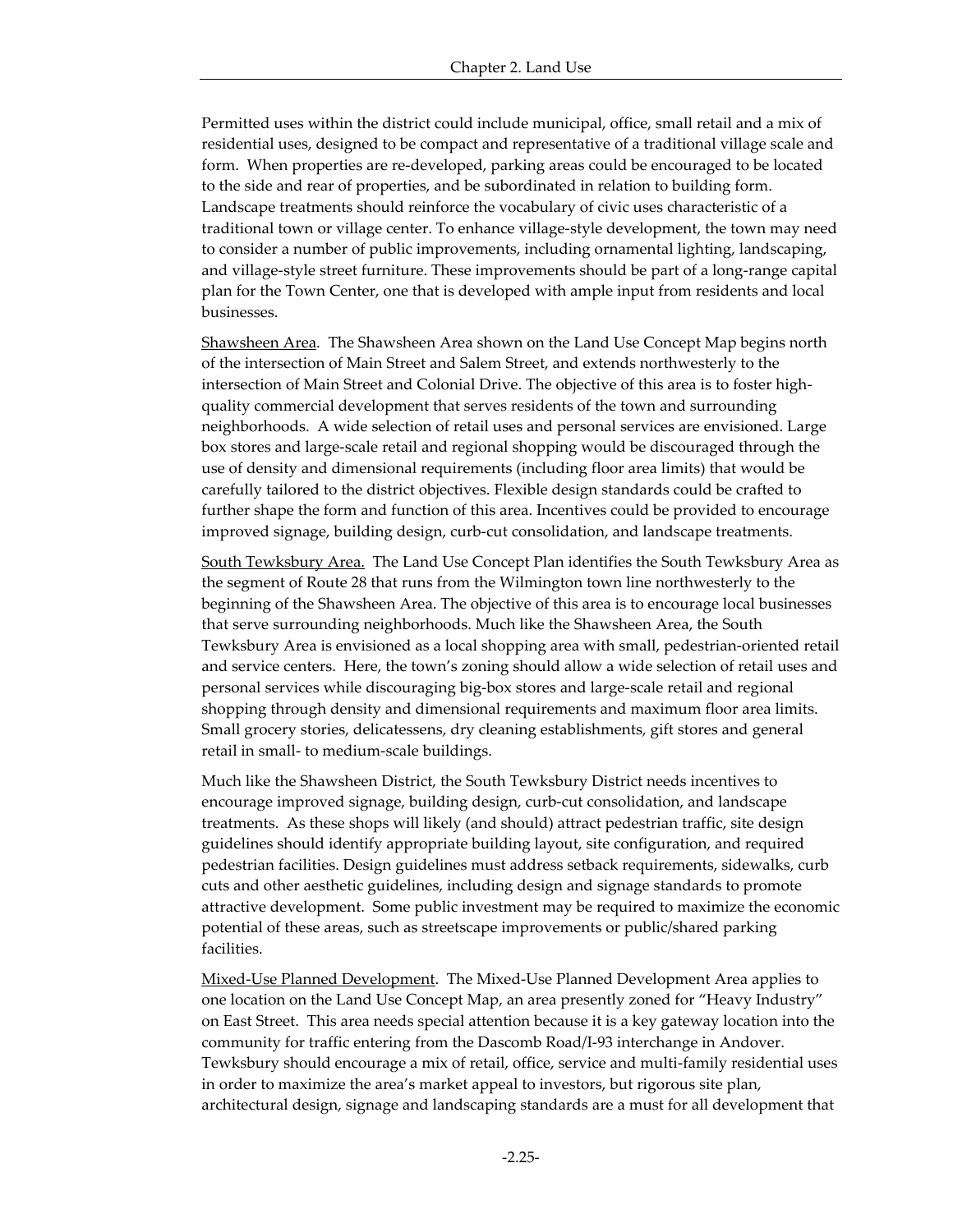occurs in this area. The same standards should govern development that occurs in a recently created "Highway Services Overlay District," which was adopted by town meeting as work on the new Master Plan was coming to a close.

## Industrial Development

Office-Research Areas. Areas for Office/Research are intended to provide designated zones for high-value office developments and similar uses. Office-research development generally requires that land be reserved for these uses, i.e., by discouraging a wide variety of other commercial or industrial uses in close proximity. The Office-Research areas shown on the Land Use Concept Map include several parcels northwest of the I-495 and Route 38 interchange, and land presently zoned for "Heavy Industry" in the southwest corner of town, near Billerica.24 In these areas, allowed uses should be limited to office buildings, research laboratories and similar facilities. Industrial and other commercial uses should be prohibited except for small-scale retail and service establishments as accessory uses that serve employees in the Office-Research areas: restaurants, coffee shops, dry cleaners, and similar businesses. Generous landscaped buffers should be provided to shield the residents from the visual impacts associated with the office development.

Light Industrial Areas. These areas include land in Tewksbury's existing HI district but in close proximity to residential property. A range of light industrial and professional uses should be encouraged, subject to extensive landscaping and buffer requirements. Owing to existing development in these areas, the town should allow the continuation and limited expansion of businesses such as distribution, warehousing, and manufacturing facilities and utilities because the retention of these businesses will allow Tewksbury to retain economic diversity and balance. Transitional districts between light industrial and predominantly residential neighborhoods must be factored into any plan for the Light Industrial Areas. In addition, the town should adopt and enforce performance standards to minimize negative impacts associated with noise, air pollution, and traffic that might be generated by development in the Light Industrial Areas. As referenced above, eco-industrial uses should be considered, particularly those that produce or develop natural food or other environmentally friendly products. Major retail development and regional shopping centers should not be allowed.

Tewksbury should be careful about the temptation to reclassify properties from residential to commercial uses for "quick fix" development proposals that lack the means to provide adequate infrastructure to offset adverse neighborhood and traffic consequences. Despite the promises made by development interests, however sincere, once land is rezoned, it is difficult to marry a specific proposal to the land area or a given user. Therefore, it is important to resist highly individualized rezoning that is not consistent with the land use policies articulated in this plan.

### Special Planning Areas

 $\overline{a}$ 

Neighborhood Compatibility Areas. The Land Use Concept Plan identifies several "neighborhood compatibility areas" that are intended to encourage a predominantly residential mix of uses and provide generous landscaped buffers between industrial, commercial and residential areas. The areas lie along East Street opposite the proposed

<sup>24</sup> See also, Economic Development Element.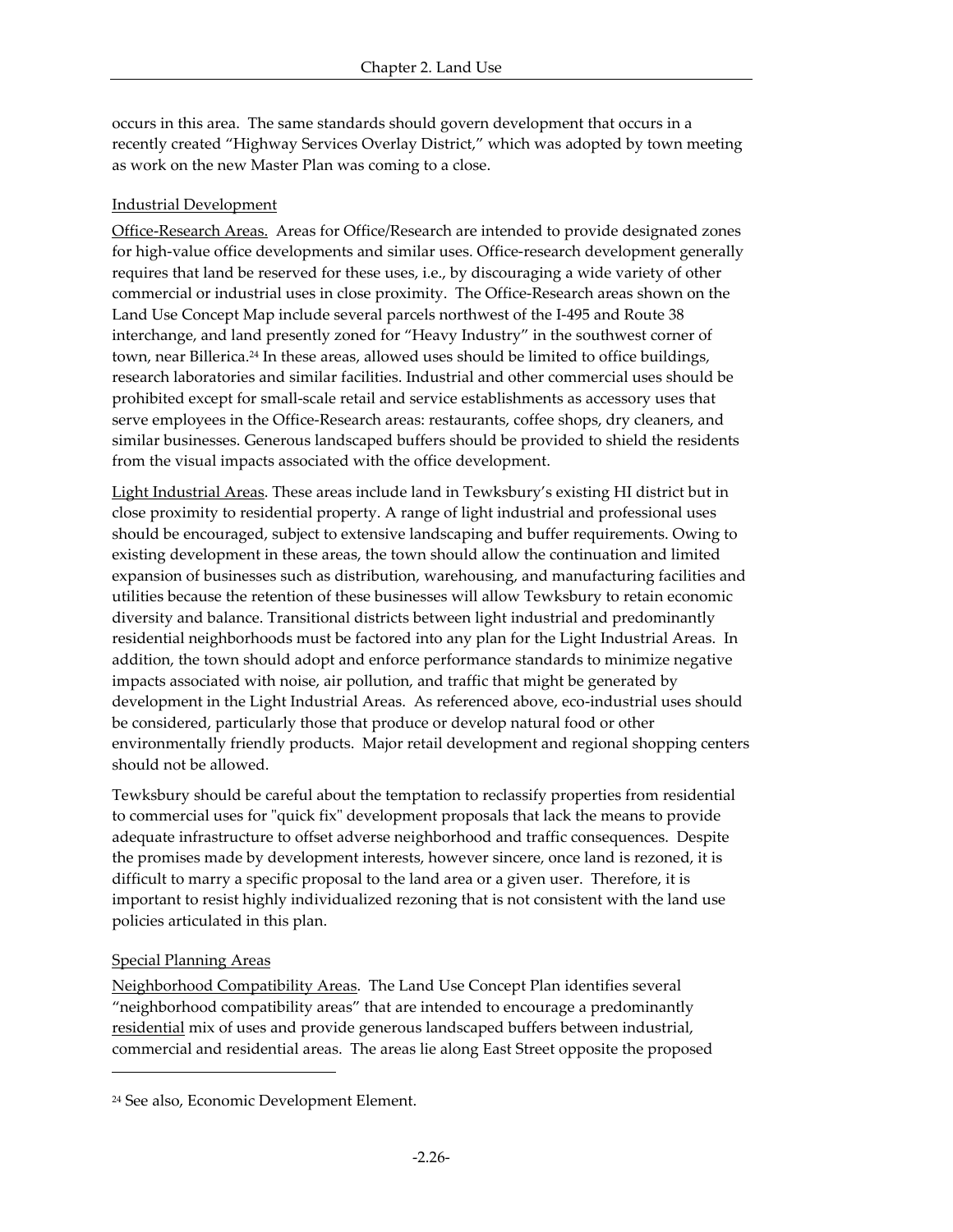Mixed-Use Planned Development Area, off Route 38 between the Town Center and an area designated for Light Industrial uses, northwest of the Highway Industrial area by I-495 and Andover Street, and between the Light Industrial area between East and North Streets and property that belongs to Tewksbury State Hospital. Permitted uses could include townhouse and multi-family residences, small professional or medical office buildings, business and personal service establishments.

Open Space and Public Use Areas. The Land Use Concept Plan combines three existing zoning districts with other land into a single designation for areas that serve open space and community needs. It includes virtually all land owned by the Commonwealth and the Town, along with private property that should be protected because of its environmental sensitivity or importance for neighborhood-level open space and recreation uses. Where appropriate, land in Open Space and Public Use Areas could be developed for active recreation areas, such as ballfields or playgrounds, for municipal and school uses, or for passive recreational activities such as walking, picnicking, fishing, or bird watching. To the extent possible, all sections of Tewksbury should have the benefits of open space.

#### **Growth Management Considerations**

Throughout the master plan process, residents have expressed concern about the impacts of new growth on the quality of neighborhood life and the volume and types of traffic on their streets. Since 1995, the town has issued building permits for an average of 114 new housing units per year. Approximately 28% of these new units are in multi-family developments and the rest are single-family homes. Still, residents seem less worried about new housing development than new commercial and industrial development, particularly the latter. Recently, these concerns echoed throughout the Planning Board's review of a proposed expansion of the DeMoulas headquarters and distribution facility on East Street.

As a substantially developed town, Tewksbury does not have a wide range of options to address growth in quantitative terms. The town needs to embrace better ways to regulate new development, but it is important to underscore that Tewksbury's visual character and livability hinge on strategies to guide redevelopment and reinvestment in established areas. For Tewksbury, growth management policy should emphasize qualitative controls: architectural design guidelines, rigorous site development requirements to improve aesthetics, environmental and other performance standards, and regulations to control intensity of use. The Land Use Concept Plan rests on an explicit belief that Tewksbury deserves a much higher standard of development, particularly on commercial and industrial sites, than the town has been able to harness to date. Six principles guided the development of the Land Use Concept Plan, including:

1. Take a planned approach to mixed-use development, recognizing that some uses function quite compatibly while others do not. Mixed-use development provides many benefits that range from convenience for local residents and employees to reducing dependence on auto trips for routine activities. The Zoning Bylaw should allow developers more flexibility to propose a mix of uses appropriate to areas where they plan to build. "Mixed-use development" does not mean that a particular combination of uses should apply equally to all situations, or that prescribed ratios of commercial, residential, industrial and open space uses should be achieved by every project. In Tewksbury, appropriate mixed-use development could include the following approaches: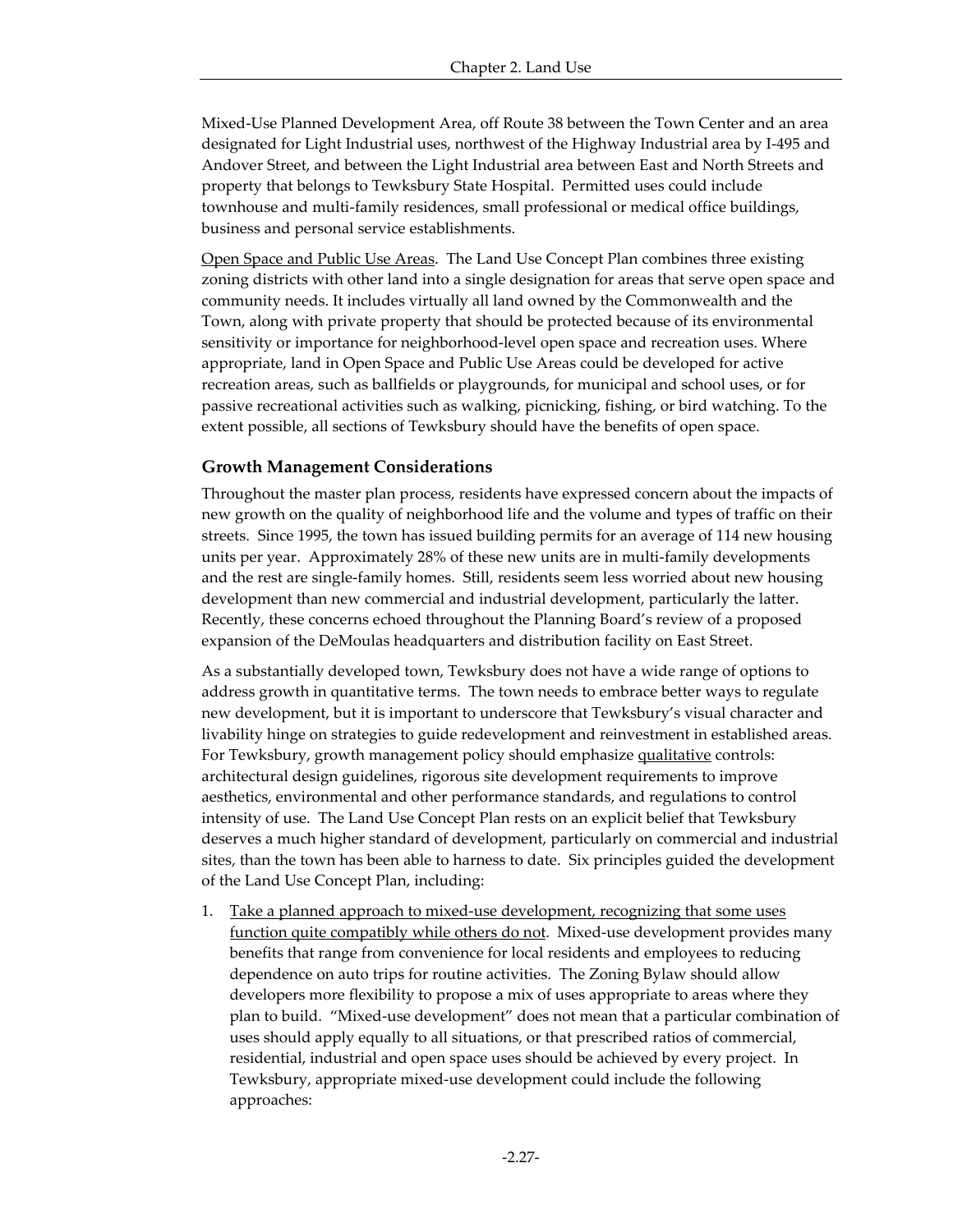- ü Convenience retail in residential areas. The corner store may seem like an emblem of the past, but retail development remains appropriate within higher-density residential areas such as multi-family and retirement housing communities. As part of the special permit process for these types of developments, developers should be encouraged to integrate retail and service businesses that cater to the housing development and its immediate vicinity.
- ü Convenience retail in office and industrial areas. Within Office/Research areas, developers should be allowed to include small, convenience retail and service establishments that cater mainly to the workers within an Office/Research development. This will meet the needs of employees and minimize the amount of traffic they generate in order to conduct small daily errands. Having small stores and service establishments within easy walking distance of the office may also encourage workers to carpool.
- <u>Moderately high-density housing mixed with limited commercial uses</u>. Multifamily and townhouse development should be allowed in planned "transitional" zones between industrial or commercial areas and single-family neighborhoods, carried out in conjunction with small-scale, low-impact commercial and office development and shared community facilities, e.g., small neighborhood parks and playgrounds.

The Land Use Concept Plan promotes a philosophy of locating residences, shopping, and workplaces within close proximity to one another wherever possible. Policies to encourage live-work situations and other strategies to reduce auto dependent travel should be pursued wherever possible in Tewksbury.

- 2. Give primacy to design. Tewksbury seems to have focused all of its regulatory attention on use and dimensional requirements which, while necessary, do not address the visual impact of development on nearby neighborhoods or on views from the road. Clear architectural design guidelines and site plan standards should be drafted to require that new construction respect, reinforce and enhance the town's historic development patterns. Design standards can be accomplished by supplement to the town's site plan review bylaw or by a separate design review bylaw, which would be administered by an appointed design review board.
- 3. Think strategically about infill development. Infill development refers to the targeted redevelopment of vacant parcels in otherwise developed areas. The redevelopment of these parcels, along with high-quality redevelopment of underutilized land throughout Tewksbury, should be a top priority for both land use and economic development reasons. Other communities have successfully used incentives to promote infill redevelopment, including density bonuses for desired types of development and a streamlined permitting process for targeted areas. Public investments in streetscape enhancements and amenities such as public parking can generate matching private investment in an area.
- 4. Put pedestrians first. Tewksbury should focus on enhancing the pedestrian environment along Route 38, but especially in the Town Center, Shawsheen and South Tewksbury areas. This will require a combination of public investments and regulations. Public investments should prioritize safe, attractive sidewalks and landscaping. Private business owners can and should play a role in these improvements, however.